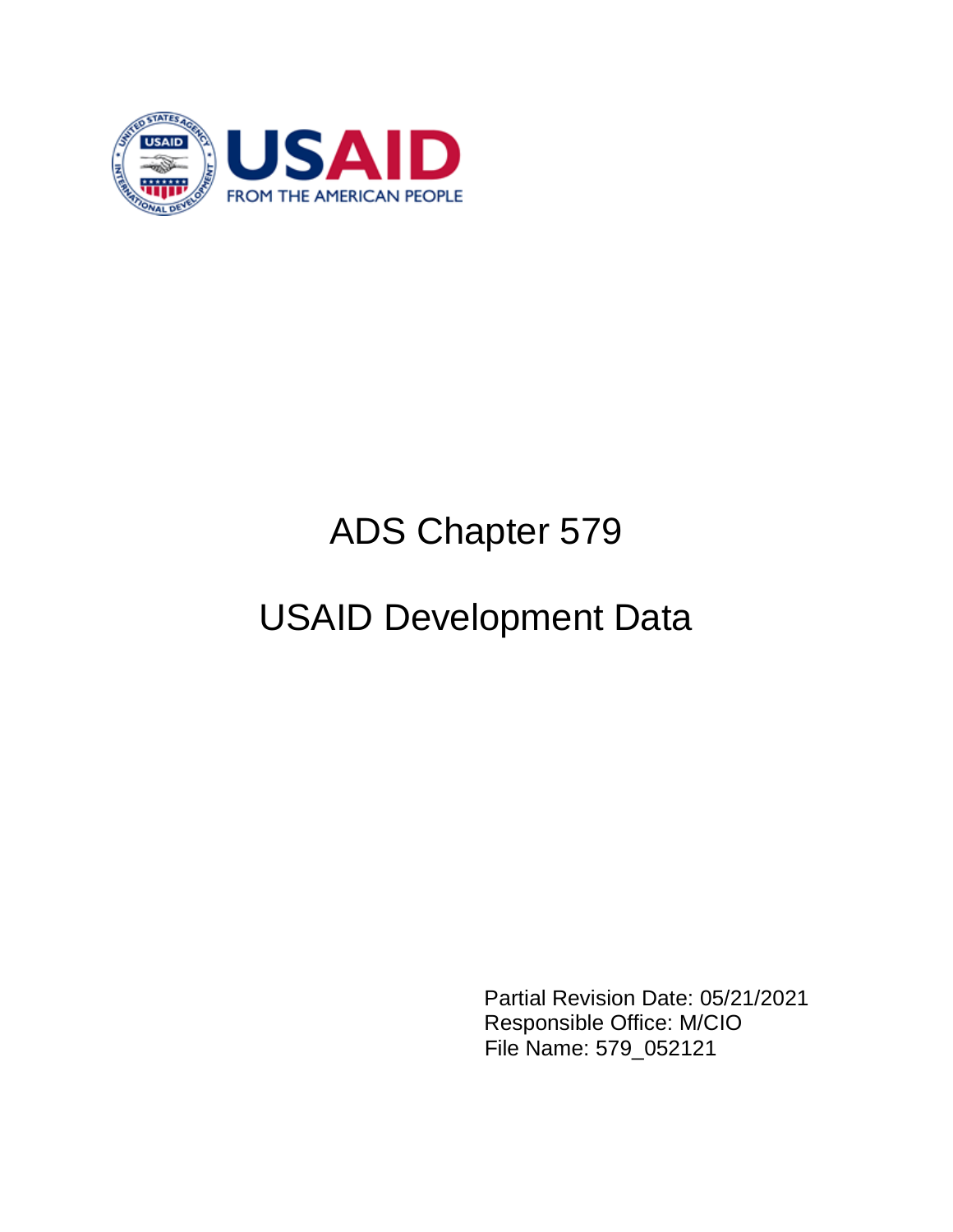2

## **Functional Series 500 - Management Services ADS 579 - USAID Development Data Library POC for ADS 579: Brandon Pustejovsky, (202) 916-2495, [bpustejovsky@usaid.gov](mailto:bpustejovsky@usaid.gov)**

## **Table of Contents**

| <b>579.1</b>                                                                                       |                                                                                                                                                                                     |
|----------------------------------------------------------------------------------------------------|-------------------------------------------------------------------------------------------------------------------------------------------------------------------------------------|
| 579.2                                                                                              |                                                                                                                                                                                     |
| <u>579.3</u>                                                                                       | POLICY DIRECTIVES AND REQUIRED PROCEDURES 9                                                                                                                                         |
| 579.3.1                                                                                            |                                                                                                                                                                                     |
| 579.3.2                                                                                            |                                                                                                                                                                                     |
| 579.3.3<br>579.3.3.1<br>579.3.3.2<br>579.3.3.3<br>579.3.3.4<br>579.3.3.5<br>579.3.3.6<br>579.3.3.7 | Contributing to the Agency's Development Data Library (DDL) 10<br>Redacting Data and Exceptions to the Open Data Mandate 13<br>Required Clearances and Data Publication Process  16 |
| 579.3.4<br>579.3.4.1<br>579.3.4.2<br>579.3.4.3                                                     |                                                                                                                                                                                     |
| <u>579.4</u><br>579.4.1                                                                            |                                                                                                                                                                                     |
| 579.4.2<br>579.5<br>579.6                                                                          |                                                                                                                                                                                     |
|                                                                                                    |                                                                                                                                                                                     |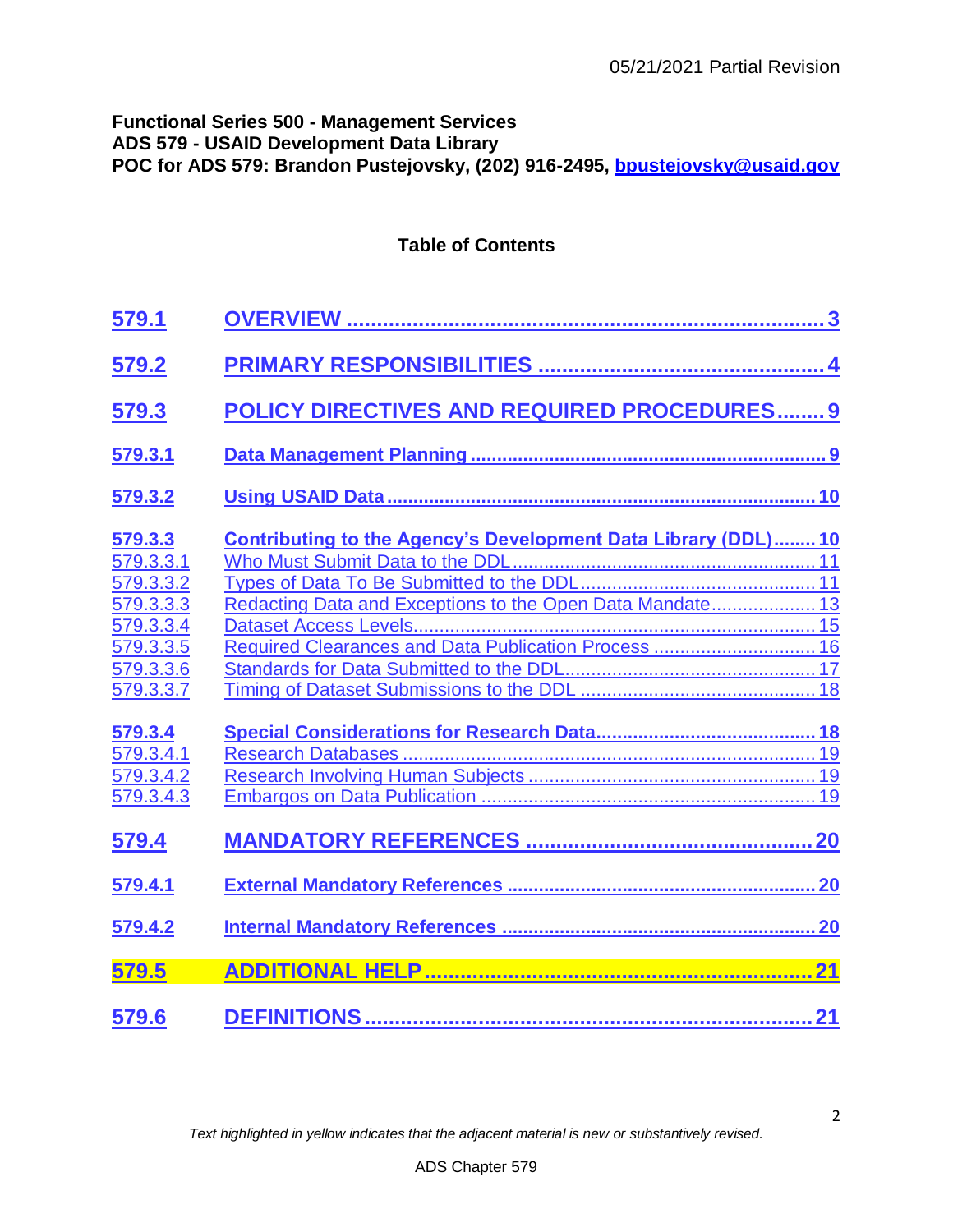## **ADS 579 - USAID Development Data**

## <span id="page-2-0"></span>**579.1 OVERVIEW**

Effective Date: 10/01/2014

Data, and the information derived from data, are assets for USAID, its partners, the academic and scientific communities, and the public at large. The value of data used in strategic planning, design, implementation, monitoring, and evaluation of USAID's programs is enhanced when those data are made available throughout the Agency and to all other interested stakeholders, in accordance with proper protection and redaction allowable by law. This ADS chapter:

- **(1)** Provides guidance for complying with the requirement in **[USAID's](http://www.usaid.gov/evaluation/policy)  [Evaluation Policy](http://www.usaid.gov/evaluation/policy)** (January 2011) that, "All quantitative data collected by USAID or one of the Agency's contractors or [recipients] for the purposes of an evaluation must be uploaded and stored in a central database."
- **(2)** Outlines USAID's approach to implementing **[Executive Order 13642,](http://www.whitehouse.gov/the-press-office/2013/05/09/executive-order-making-open-and-machine-readable-new-default-government-)  ["Making Open and Machine Readable the New Default for](http://www.whitehouse.gov/the-press-office/2013/05/09/executive-order-making-open-and-machine-readable-new-default-government-)  [Government Information"](http://www.whitehouse.gov/the-press-office/2013/05/09/executive-order-making-open-and-machine-readable-new-default-government-)** and the accompanying **[OMB Open Data](http://www.whitehouse.gov/sites/default/files/omb/memoranda/2013/m-13-13.pdf)  [Policy, M-13-13, "Managing Information as an Asset"](http://www.whitehouse.gov/sites/default/files/omb/memoranda/2013/m-13-13.pdf)**, issued on May 9, 2013.
- **(3)** Addresses USAID's approach to managing data related to the February 22, 2013, **[White House Office of Science and Technology Policy](http://www.whitehouse.gov/sites/default/files/microsites/ostp/ostp_public_access_memo_2013.pdf)  [Memorandum](http://www.whitehouse.gov/sites/default/files/microsites/ostp/ostp_public_access_memo_2013.pdf)**, "Increasing Access to the Results of Federally Funded Scientific Research."
- **(4)** Establishes the policy directives, required procedures, and roles and responsibilities governing the submission of Datasets (see **579.6**) to USAID's Development Data Library (DDL). The DDL is the Agency's repository of USAID-funded, machine readable data created or collected by the Agency and its implementing partners.
- **(5)** Offers guidance for maintaining the DDL and for contributing to the Agency's knowledge-management efforts by:
	- Defining the requirements, standards, and roles and responsibilities governing data submission;
	- Identifying the types of data to be included in the DDL;
	- Detailing the procedures to be followed in making data available through the DDL; and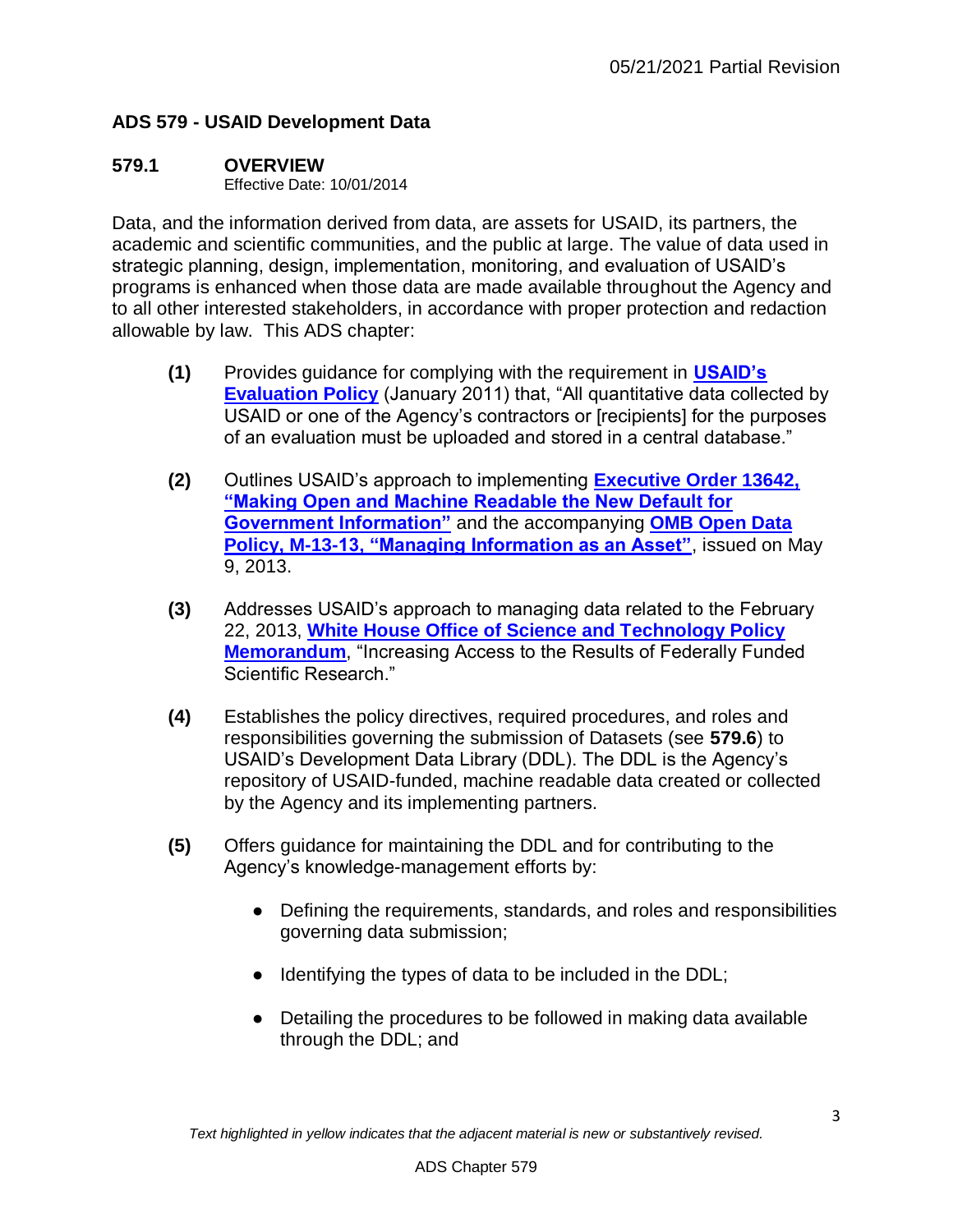● Supporting adherence to the **[Open Government Initiative](http://www.whitehouse.gov/open)** and **[OMB Open Data Policy](http://www.whitehouse.gov/sites/default/files/omb/memoranda/2013/m-13-13.pdf)** by making data funded by USAID available to the general public, where appropriate and allowable by law.

# <span id="page-3-0"></span>**579.2 PRIMARY RESPONSIBILITIES**

Effective Date: 03/26/2020

**a.** The **Performance Improvement Officer** or their designee, in consultation with the **Chief Information Officer,** reports quarterly to OMB on USAID's progress in meeting the objectives of the **[Cross Agency Priority Goal on Open Government](http://goals.performance.gov/node/49202)  [Data](http://goals.performance.gov/node/49202)**.

**b.** The **Management Operations Council (MOC)** provides Agency-wide leadership for initiatives and investments to reform USAID business systems and operations worldwide and to improve organizational performance, efficiency, and effectiveness.

**c.** The **Information Governance Committee (InfoGov)** of the MOC, recommends standards and approaches for managing USAID's information and data and ensures compliance with U.S. Government mandates related to information and data.

**d.** The **InfoGov Permanent Working Group (PWG)** recommends to, and takes direction from, InfoGov to:

- **(1)** Implement USAID's approach to open data, including but not limited to **[Executive Order 13642, "Making Open and Machine Readable the](http://www.whitehouse.gov/the-press-office/2013/05/09/executive-order-making-open-and-machine-readable-new-default-government-)  [New Default for Government Information"](http://www.whitehouse.gov/the-press-office/2013/05/09/executive-order-making-open-and-machine-readable-new-default-government-)** and **[OMB M-13-13, "Open](http://www.whitehouse.gov/sites/default/files/omb/memoranda/2013/m-13-13.pdf)  Data Policy – [Managing Information as an Asset."](http://www.whitehouse.gov/sites/default/files/omb/memoranda/2013/m-13-13.pdf)** This includes quarterly updates to the following, per OMB requirements:
	- Enterprise Data Inventory submitted to **[OMB Max](https://max.omb.gov/%E2%80%8E)**;
	- Public Data Listing at **[www.usaid.gov/data](http://www.usaid.gov/data)**;
	- Data Publication Process at **[www.usaid.gov/digitalstrategy](http://www.usaid.gov/digitalstrategy)**;
	- Inventory Schedule at **[www.usaid.gov/digitalstrategy](http://www.usaid.gov/digitalstrategy)**;
	- Customer Engagement Process at **[www.usaid.gov/digitalstrategy](http://www.usaid.gov/digitalstrategy)**; and
	- Agency Points of Contact for data, submitted to **[OMB Max](https://max.omb.gov/maxportal/)**.
- **(2)** Support implementation of USAID's approach to the **[White House Office](http://www.whitehouse.gov/sites/default/files/microsites/ostp/ostp_public_access_memo_2013.pdf)  [of Science and Technology Policy's Memorandum on "Increasing](http://www.whitehouse.gov/sites/default/files/microsites/ostp/ostp_public_access_memo_2013.pdf)  [Access to the Results of Federally Funded Scientific Research](http://www.whitehouse.gov/sites/default/files/microsites/ostp/ostp_public_access_memo_2013.pdf)**[.](http://www.whitehouse.gov/sites/default/files/microsites/ostp/ostp_public_access_memo_2013.pdf)**["](http://www.whitehouse.gov/sites/default/files/microsites/ostp/ostp_public_access_memo_2013.pdf)**

*Text highlighted in yellow indicates that the adjacent material is new or substantively revised.*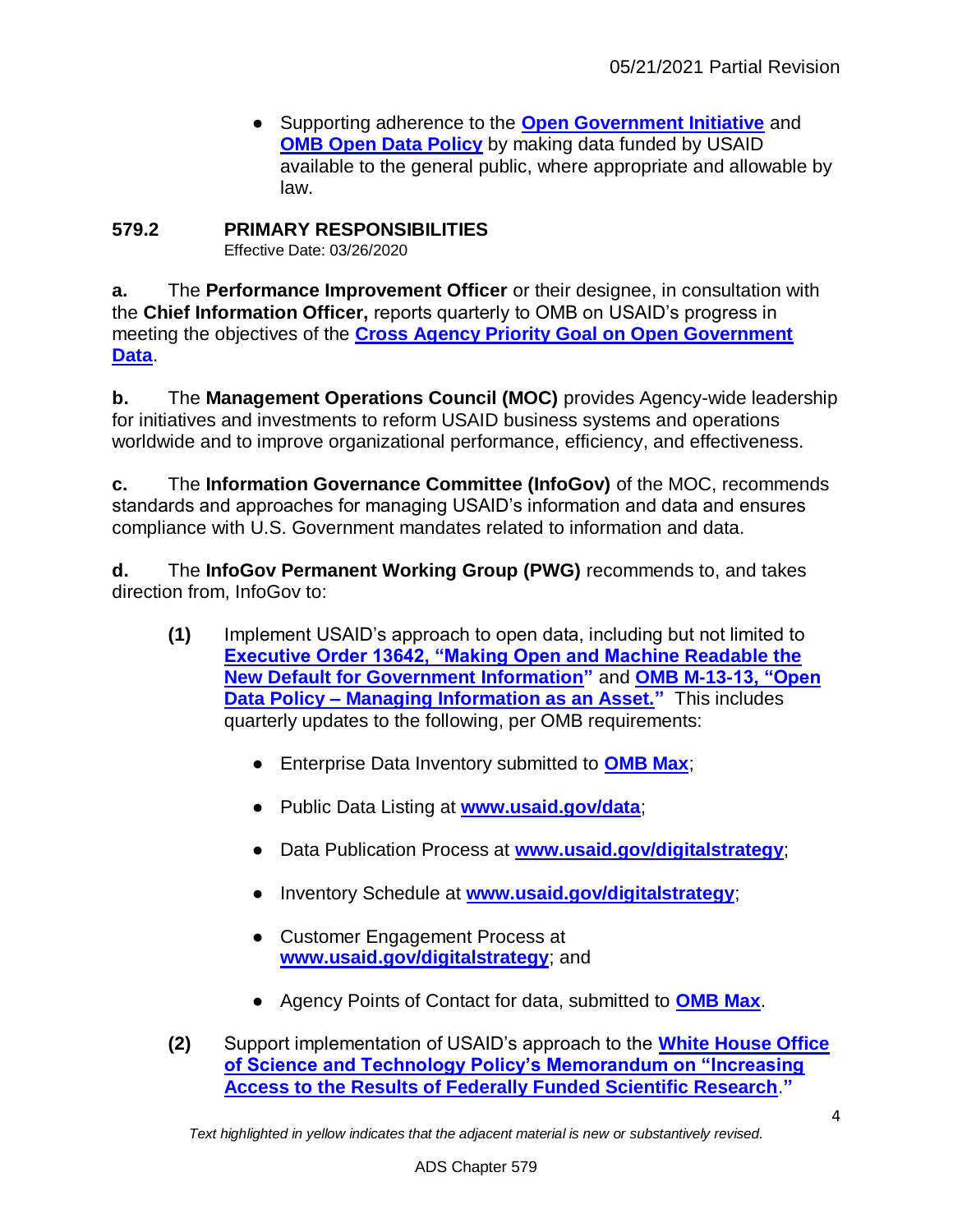- **(3)** Develop and maintain a **[Data Publication Process](https://www.usaid.gov/documents/1880/data-publication-process)** to ensure that data identified for potential release under the Open Data mandate are vetted for:
	- Legality of release;
	- Removal of personally identifiable information;
	- Security considerations; and
	- Other principled exceptions to release as permitted by law.
- **(4)** Supervise the configuration and use of the DDL ensuring the proper tracking and documentation of Datasets in accordance with standards set by the MOC and InfoGov.
- **(5)** Conduct ongoing monitoring of data-related implementation activities and present data-driven reports to InfoGov on a regular basis.
- **(6)** Coordinate the appointment of Data Stewards in each USAID Operating Unit (OU) to support the work of the PWG and host meetings of Data Stewards on a regular basis to assign and coordinate taskings and trainings.
- **(7)** Recommend Datasets to InfoGov for public listing or release, upon completion of the **[Data Publication Process](https://www.usaid.gov/documents/1880/data-publication-process)**.
- **(8)** Field questions from Data Stewards and Agency staff regarding the Data Publication Process and assist with the clearance process as necessary. The PWG can be contacted at **[opendata@usaid.gov](mailto:opendata@usaid.gov)**.

#### **e.** The **Bureau for Management, Office of the Chief Information Officer, IT Operations Division (M/CIO/IT)**

- **(1)** Operates and maintains the DDL;
- **(2)** Responds to requests from the Permanent Working Group to make configuration changes to the DDL;
- **(3)** Assists with the creation and maintenance of websites relevant to the scope of the PWG;
- **(4)** Generates, as necessary, machine readable files for the DDL and for relevant data-sharing pages on the USAID website; and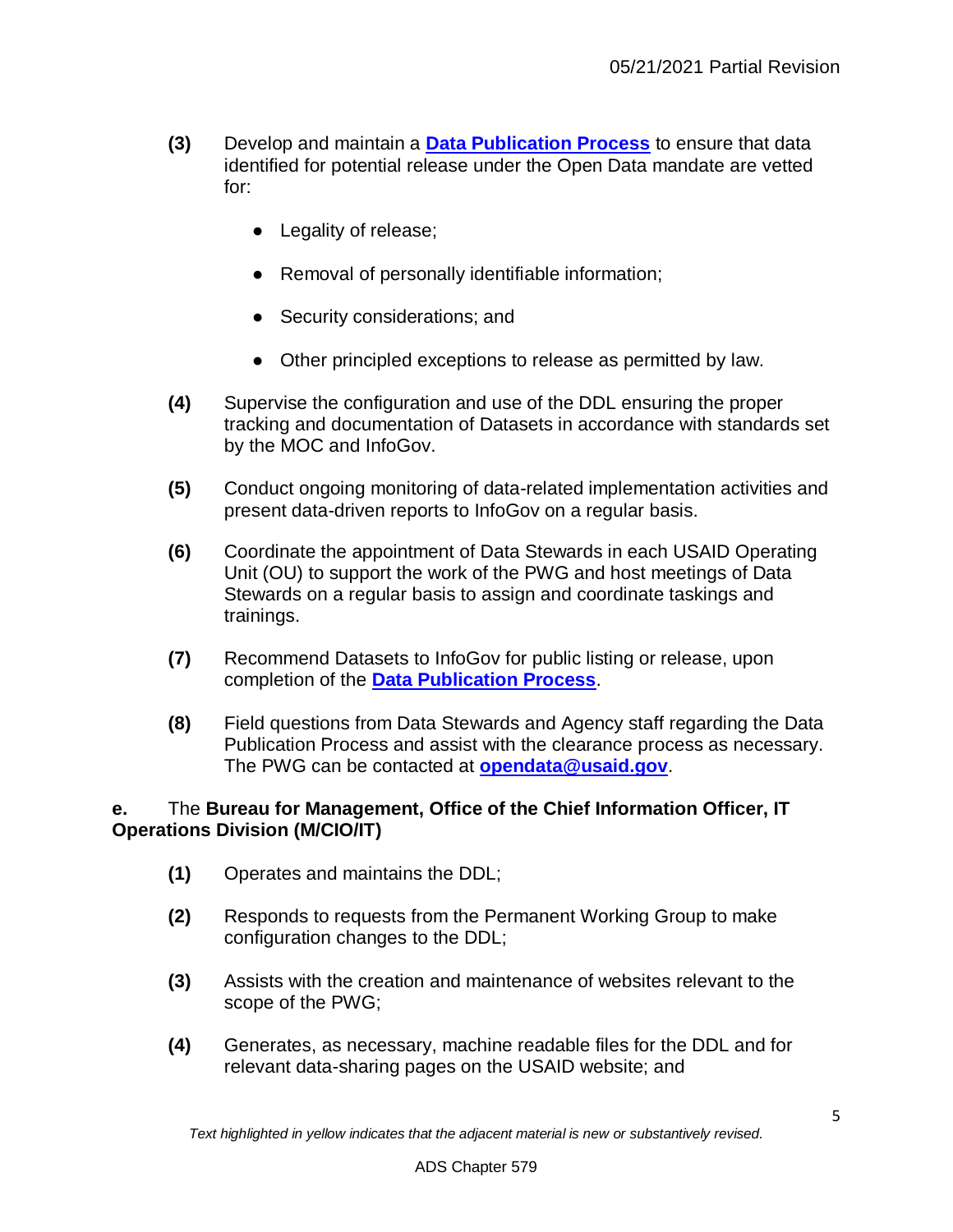**(5)** Facilitates the creation of machine-to-machine connections between the DDL and relevant Agency information systems.

**f. Contracting Officers (COs) and Agreement Officers (AOs)**, including those delegated contract and grant-making authority in **[ADS 103, Delegations of Authority](http://www.usaid.gov/ads/policy/100/103)** are responsible for incorporating clauses and provisions into contracts, grants, cooperative agreements (CAs), interagency agreements, and other implementing instruments to instruct implementing partners that they must submit Datasets created or collected with USAID funding to the DDL.

**g. Operating Units** are responsible for including Datasets as deliverables in USAID awards, when writing statements of work or program descriptions. They must also:

- **(1)** Appoint and maintain a Data Steward and their alternate, ensuring their participation in meetings, taskings, and trainings coordinated by the PWG; and
- **(2)** Ensure that CORs, AORs, and Information System Owners:

a. Obtain all required clearances (see **579.3.2.5**), in consultation with other Operating Units that may be affected by the release of the data; and

b. Redact sensitive data in accordance with the guidance provided in this policy (see **579.3.2.3**).

Washington Operating Units, in consultation with the Office of the General Counsel (GC), and overseas Operating Units, in consultation with their Resident Legal Officer (RLO), must ensure that CORs, AORs and Information System Owners redact sensitive data, in coordination with other relevant Operating Units.

- **h. Data Stewards** in each USAID Operating Unit:
	- **(1)** Serve as subject matter experts for their Operating Unit on the Data Publication Process;
	- **(2)** Provide guidance to CORs/AORs and others within their operating unit on identifying, cataloging, and clearing data for public release.
	- **(3)** Assist their Operating Unit with obtaining and documenting clearances for each identified Dataset;
	- **(4)** Providing reports to their leadership regarding open data efforts in their Operating Unit;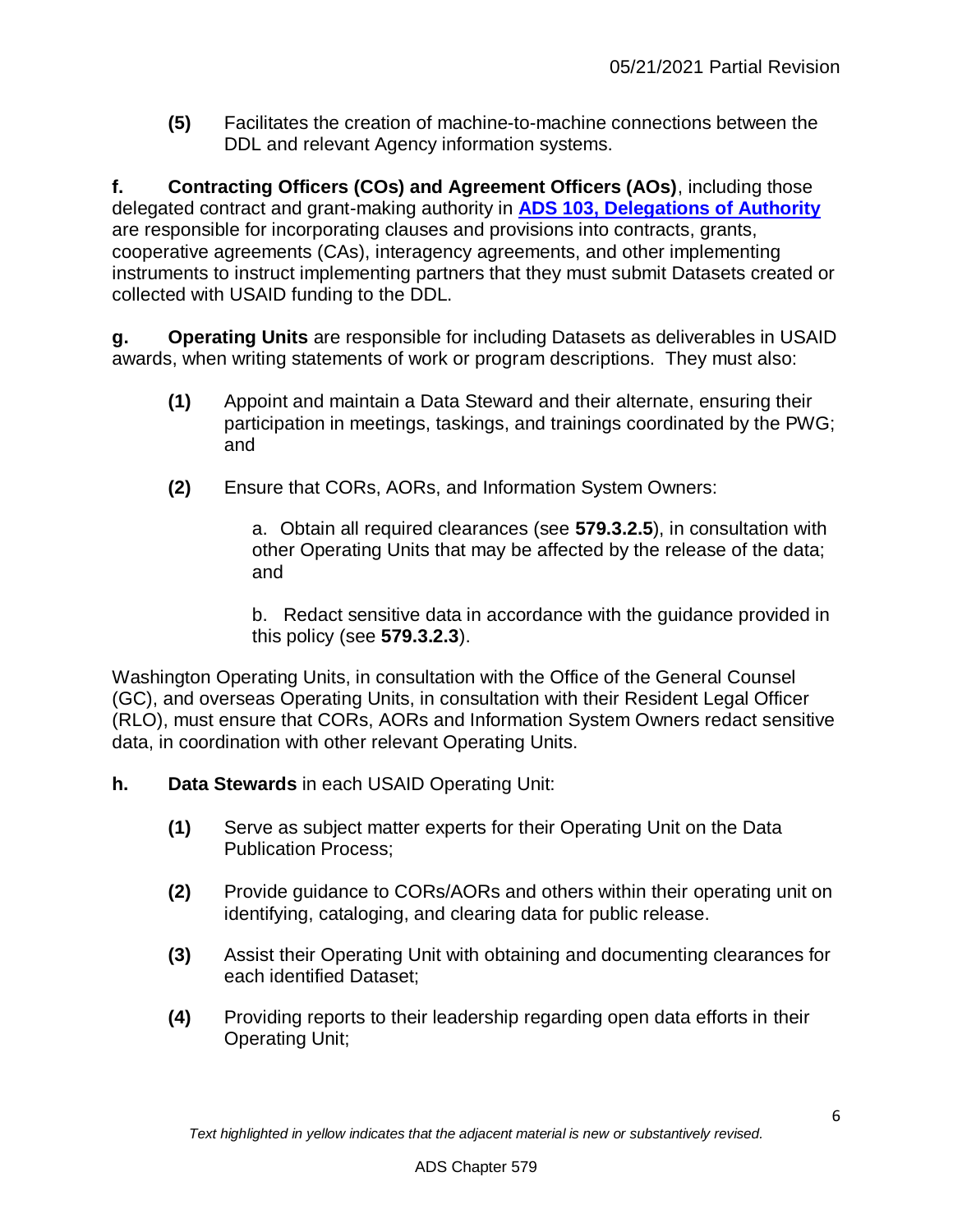- **(5)** Take action on reminders from InfoGov or the PWG to identify Datasets managed by their Operating Unit that are candidates for inclusion in the DDL and for potential release to the public;
- **(6)** Provide feedback to the PWG regarding USAID's open data framework, including the guidance outlined in this policy;
- **(7)** Respond to PWG taskings and attend trainings and coordination meetings held by the PWG. Taskings may include, for example, guiding operating units on clearing data for release that were produced prior to the effective date of this policy.

**i. Contracting Officer Representatives (CORs) and Agreement Officer Representatives (AORs)**, in close coordination with implementing partners, activity managers, or other appropriate subject matter experts for each Dataset:

- **(1)** During activity design (such as the design of contracts, grants, and cooperative agreements) and during the formulation of the annual work plan, identify and include Datasets as deliverables that would benefit the development community;
- **(2)** Ensure that USAID-funded Datasets are submitted to USAID in accordance with the terms of the award under which they were created;
- **(3)** Determine, in coordination with GC/RLO, as appropriate, whether Datasets or portions thereof are releasable per the terms of the award under which they were created;
- **(4)** Respond to requests for information from Data Stewards;
- **(5)** Inform Data Stewards of Datasets created or obtained under the award(s) to which the COR/AOR has been assigned;
- **(6)** Redact (or ensure the redaction of) Datasets, in coordination with other relevant Operating Units, in accordance with principled exceptions to release (see **579.3.2.3**) and implementing redaction requirements from:
	- Office of Security / Counterterrorism and Information Security Division (SEC/CTIS);
	- Bureau for Management, Office of the Chief Information Officer, Information Assurance Division / Compliance and Risk Management Branch (M/CIO Privacy Office) (M/CIO/IA/CRM);
	- Bureau for Management, Office of Management Services, Information and Records Division (M/MS/IRD); and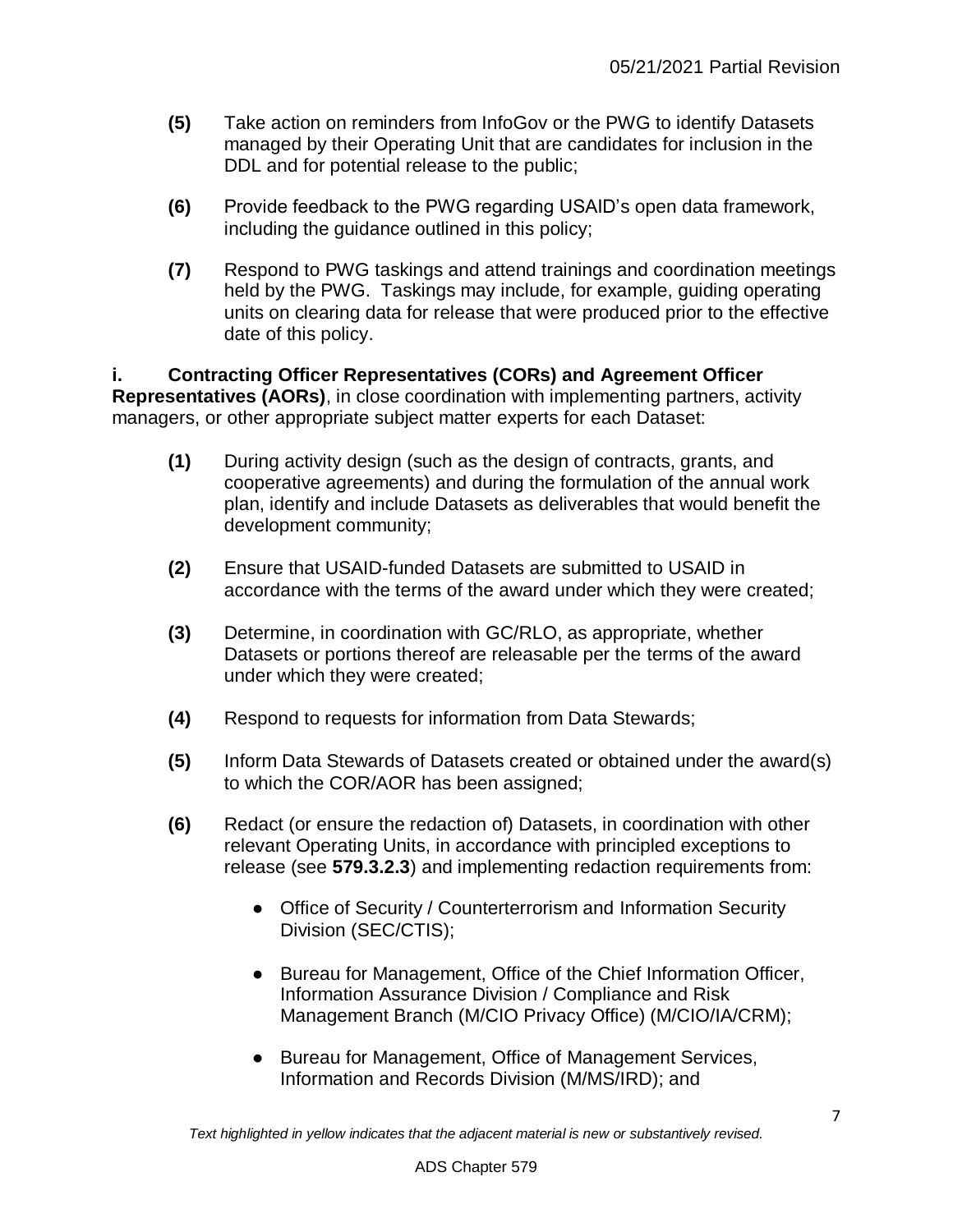- $\bullet$  GC
- **(7)** Obtain and document (or ensure the obtainment and documentation of) required clearances in the DDL;
- **(8)** Designate, in consultation with GC/RLO, as appropriate, Dataset access levels (see **579.3.2.4**);

**j. Information System Owners.** Given that USAID-funded data will also come directly from USAID information systems, USAID Information System Owners must also respond to requests for information from Data Stewards and inform their Data Steward of Datasets requiring inclusion in the DDL. In such instances, the Data Steward will take on the responsibilities and procedures outlined in this document for COR/AORs. Information System Owners are generally designated on form **[AID 545-9, USAID](http://www.usaid.gov/forms)  [Information System Owner Letter of Acknowledgement,](http://www.usaid.gov/forms)** filed with M/CIO by the Operating Unit requesting the system. For more information on Information System Owners, see **[ADS 502, The USAID Records Management Program](http://www.usaid.gov/ads/policy/500/502)**, **[ADS 508,](http://www.usaid.gov/ads/policy/500/508) [The](http://www.usaid.gov/ads/policy/500/508)  [USAID Privacy Policy](http://www.usaid.gov/ads/policy/500/508)**, and **[ADS 545, Information Systems Security](http://www.usaid.gov/ads/policy/500/545)**.

**k.** The **Office of Security/Counterterrorism and Information Security Division (SEC/CTIS)** reviews the content of each Dataset, focusing primarily on information which requires administrative controls or protection to prevent release to the public and/or other unauthorized disclosures (this includes Sensitive but Unclassified (SBU) information). This review is conducted in accordance with **[Executive Order 13556,](http://www.whitehouse.gov/the-press-office/2010/11/04/executive-order-controlled-unclassified-information)  ["Controlled Unclassified Information."](http://www.whitehouse.gov/the-press-office/2010/11/04/executive-order-controlled-unclassified-information)**

**l.** The **Bureau for Management, Office of the Chief Information Officer, Information Assurance Division/Compliance and Risk Management Branch (M/CIO Privacy Office) (M/CIO/IA/CRM),** as delegated by USAID's Senior Agency Official for Privacy, helps protect Personally Identifiable Information (PII) from unauthorized access or disclosure, and upon learning that a Dataset is a candidate for public release:

> ● **Requires the COR/AOR for the Dataset to complete an Open Data Privacy Analysis template (ODPA) (which can be found here: [https://pages.usaid.gov/M/CIO/open-data-privacy-analysis-odpa\)](https://pages.usaid.gov/M/CIO/open-data-privacy-analysis-odpa) to discover and document any information privacy issues with Datasets;**

**m. The Bureau for Management, Office of Management Services, Information and Records Division (M/MS/IRD), as delegated by USAID's Chief Freedom of Information Act (FOIA) Officer, reviews the Dataset to identify sensitive information protectable from release by one of the six principled exceptions outlined in [OMB Bulletin 12-01 "Guidance on Collection of U.S. Foreign](http://www.whitehouse.gov/sites/default/files/omb/bulletins/fy2012/b12-01.pdf)**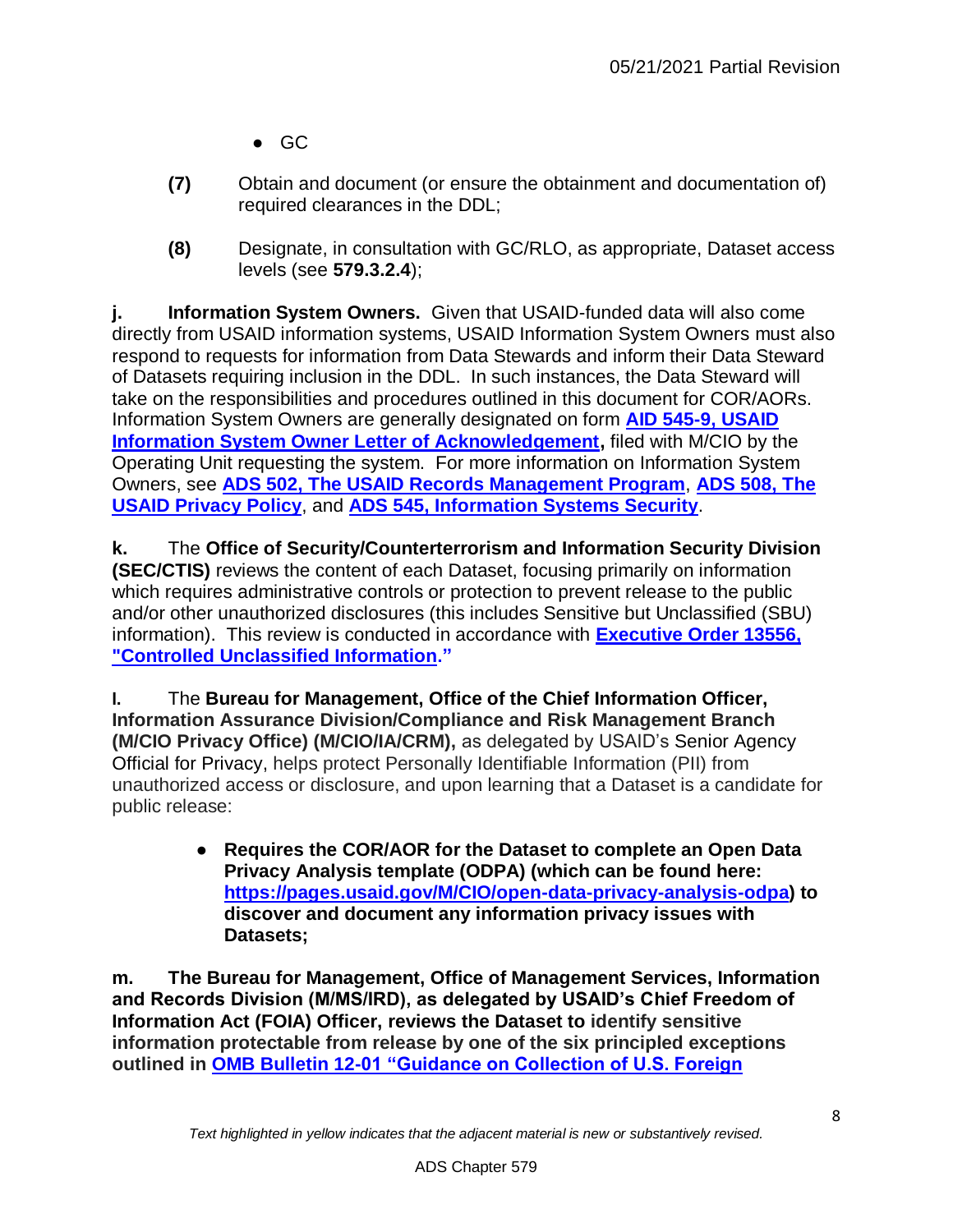**[Assistance Data."](http://www.whitehouse.gov/sites/default/files/omb/bulletins/fy2012/b12-01.pdf) These principled exceptions coincide with several of the allowable FOIA exemptions under [5 U.S.C. 552\(b\)\(1-9\).](http://uscode.house.gov/view.xhtml?req=(title:5%20section:552%20edition:prelim)%20OR%20(granuleid:USC-prelim-title5-section552)&f=treesort&edition=prelim&num=0&jumpTo=true)**

**n. The Office of the General Counsel (GC) attorney will assist Data Stewards, CORs/AORs, and Operating Units** with issues that arise regarding the release of Datasets, as needed. For specific legal questions on the release of Datasets, Washington Operating Units must contact the GC attorney who generally provides legal advice to that Operating Unit; overseas Operating Units must contact their RLO.

# <span id="page-8-0"></span>**579.3 POLICY DIRECTIVES AND REQUIRED PROCEDURES**

## <span id="page-8-1"></span>**579.3.1 Data Management Planning**

Effective Date: 07/31/2020

USAID recognizes the importance of data management planning to ensure that data are managed well across a full data lifecycle, including collection, analysis, repository submission, and publication and re-use. Planning ensures that USAID staff and implementing partners follow data management best practices to produce high-quality, usable data assets and submit these assets to USAID as deliverables under the terms of awards.

Data Management Plans (DMPs) are tools that guide the identification of anticipated data assets and the outlining of tasks needed to manage these assets across a full data lifecycle. As a complement to Activity Monitoring, Evaluation, and Learning (MEL) Plans, USAID employs activity DMPs to enable USAID staff and implementing partners (IPs) to identify data assets that will be created and used in a USAID-funded activity. Activity DMPs also describe important data management tasks to ensure the use of data management best practices at each stage of a lifecycle. They ensure that data assets contribute to the Agency's evidence base and that implementing partners submit data assets designated as deliverables in accordance with conditions and guidelines in awards.

Washington OUs and Missions should balance the efforts of implementing partners and USAID to establish an activity DMP with the overall scope, size, and strategic importance of the activity and its resulting data assets. Washington OUs and Missions must:

● Ensure that all activities, as defined in **[ADS 201](http://www.usaid.gov/ads/policy/200/201)**, that require a MEL Plan also require implementing partners to create a DMP (see **ADS [201.3.4.10A Activity](http://www.usaid.gov/ads/policy/200/201)  [MEL Plan](http://www.usaid.gov/ads/policy/200/201)**). The DMP may be developed and approved as a section of the MEL Plan or as a separate plan. Similar to the Activity MEL Plan, OUs and Missions must put an Activity DMP in place before major implementation actions begin and update it as necessary (see **[Foundations for Evidence-Based Policymaking](https://www.congress.gov/115/plaws/publ435/PLAW-115publ435.pdf)  [Act of 2018, Title 2](https://www.congress.gov/115/plaws/publ435/PLAW-115publ435.pdf)**; **[OMB M-19-23](https://www.whitehouse.gov/wp-content/uploads/2019/07/M-19-23.pdf)**, **[OMB Circular A-130: Managing](https://www.whitehouse.gov/sites/whitehouse.gov/files/omb/circulars/A130/a130revised.pdf)  [Information as a Strategic Resource](https://www.whitehouse.gov/sites/whitehouse.gov/files/omb/circulars/A130/a130revised.pdf)**; **[M-19-18 Federal Data Strategy, #21](https://www.whitehouse.gov/wp-content/uploads/2019/06/M-19-18.pdf)**;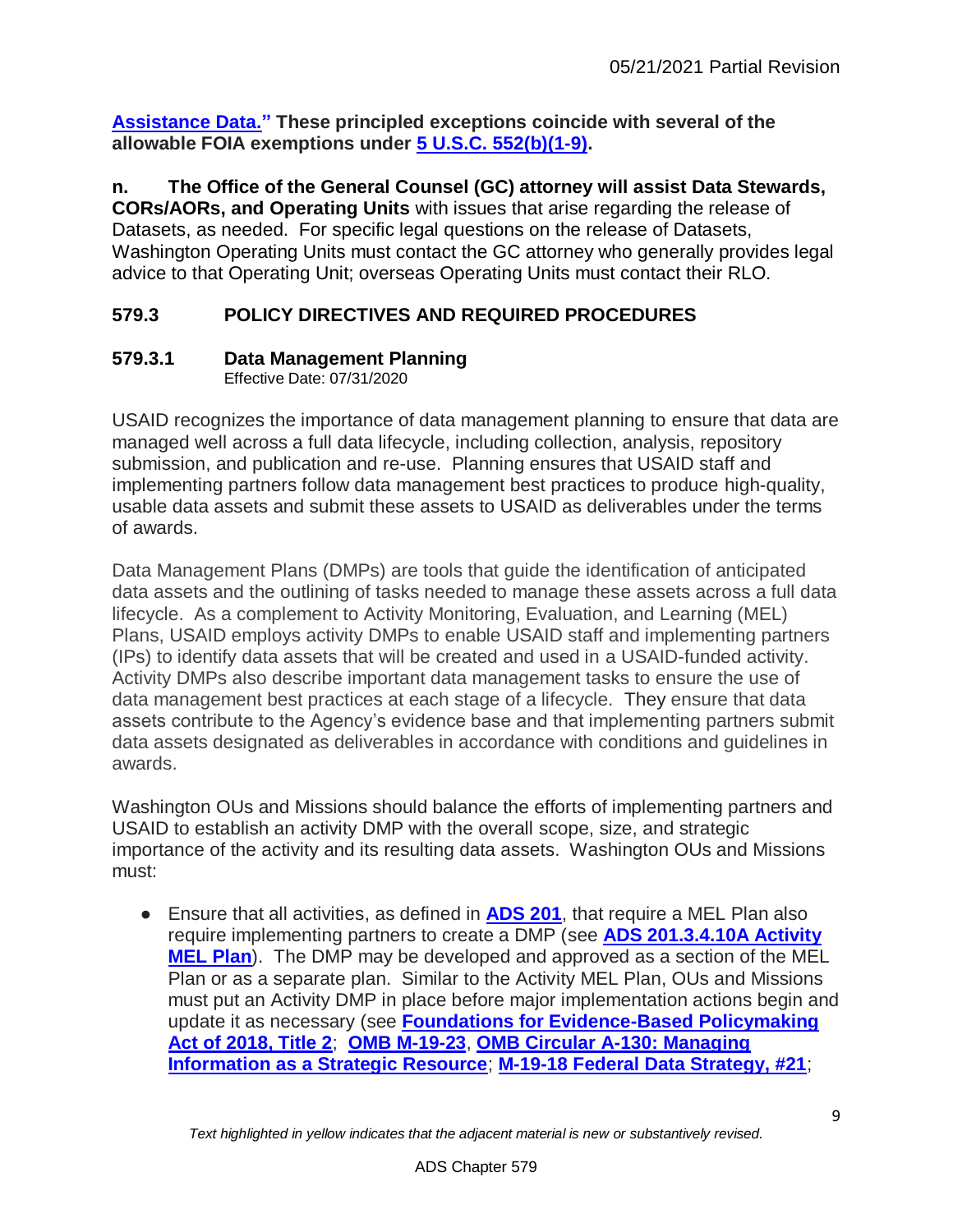and **[OMB-20-12, Program Evaluation Standards and Practices, Appendix C:](https://www.whitehouse.gov/wp-content/uploads/2020/03/M-20-12.pdf)  [Evaluation Practices, 8-9](https://www.whitehouse.gov/wp-content/uploads/2020/03/M-20-12.pdf)**[\).](https://www.whitehouse.gov/wp-content/uploads/2020/03/M-20-12.pdf)

● Ensure that USAID efforts that meet the criteria for Federally Funded Scientific Research require a DMP. In accordance with the **[USAID Public Access Plan](https://www.usaid.gov/open/public-access-plan)**, the **[USAID Scientific Research Policy](https://www.usaid.gov/policy/scientific-research)**, and **ADS 578, [Information Quality](https://www.usaid.gov/ads/policy/500/578)  [Guidelines](https://www.usaid.gov/ads/policy/500/578)**, the DMP must describe best practices for managing data assets during the research effort and describe protocols for ensuring public access to related publications and underlying research data. These requirements are in line with findings specific to USAID in the **[U.S. Government Accountability](https://www.gao.gov/assets/710/702847.pdf)  [Office \(GAO\) report, Federal Research: Additional Actions Needed to](https://www.gao.gov/assets/710/702847.pdf)  [Improve Public Access to Research \(GAO-20-81\)](https://www.gao.gov/assets/710/702847.pdf)**; and the **[Office of Science](https://obamawhitehouse.archives.gov/sites/default/files/microsites/ostp/ostp_public_access_memo_2013.pdf)  [and Technology Policy's Memorandum on](https://obamawhitehouse.archives.gov/sites/default/files/microsites/ostp/ostp_public_access_memo_2013.pdf) Increasing Access to the [Results of Federally Funded Scientific Research 4.b.](https://obamawhitehouse.archives.gov/sites/default/files/microsites/ostp/ostp_public_access_memo_2013.pdf)**).

## <span id="page-9-0"></span>**579.3.2 Using USAID Data**

Effective Date: 10/01/2014

USAID encourages its partners, the academic and scientific communities, and the public at large to make broad use of DDL data for innovative scientific, technological, analytical, and other applications. USAID staff are also encouraged to make others aware of this valuable and growing Agency asset.

USAID Operating Units (OUs) will consult Datasets available through the DDL, as that data may prove useful in supporting evidence-based decision-making across all stages of the USAID Program Cycle. This includes decisions related to policy and strategy development, project design, project implementation, performance monitoring, program evaluation, and learning and adapting to improve development outcomes. For example, data could be used to:

- Inform the design and implementation of USAID projects and programs by enabling additional analysis beyond that presented in written reports;
- Adapt projects and programs based on learning from data analysis;
- Incorporate baseline and contextual data to plan, measure, evaluate, adapt, and improve performance of development assistance activities; and
- Facilitate the creation of data visualizations to generate additional insight for advocacy and training purposes.

#### <span id="page-9-1"></span>**579.3.3 Contributing to the Agency's Development Data Library (DDL)** Effective Date: 10/01/2014

The DDL is the Agency's repository of USAID-funded, machine readable data created or collected by the Agency and its implementing partners. Datasets and supporting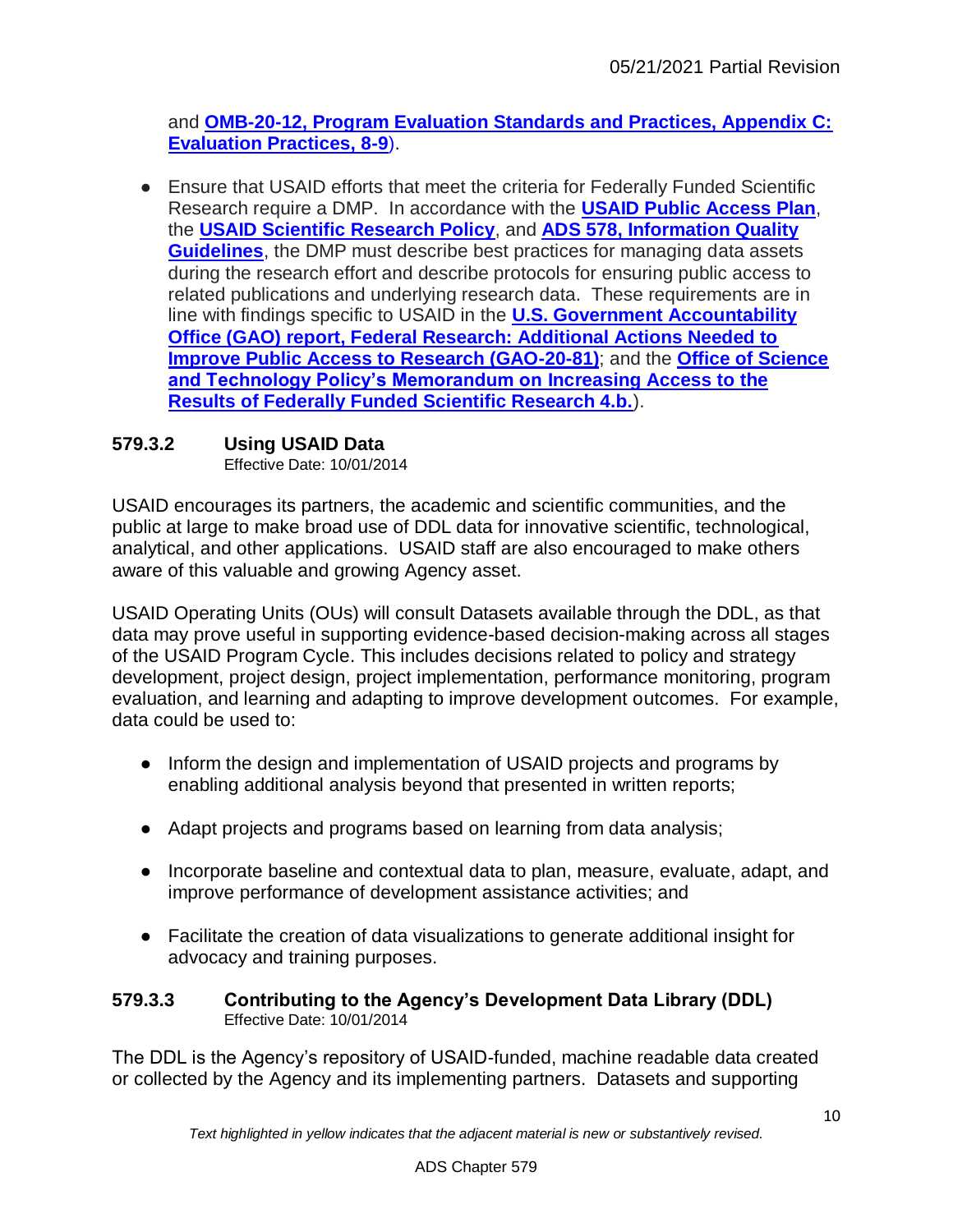documentation created or collected directly by USAID Operating Units or under USAIDfunded awards must be submitted for inclusion in the DDL **(see 579.3.2.2)**.

Datasets must be submitted by USAID Operating Units and implementing partners through the DDL Website at **[www.usaid.gov/data](http://www.usaid.gov/data)** in accordance with the instructions provided at the site. USAID will not necessarily release all Datasets submitted to the DDL to the public in their entirety. USAID will enforce certain exemptions and redactions allowable by law related to privacy, security, and other considerations, as further detailed in this policy (see **579.3.2.3**).

In instances where USAID funds the creation of an entire information technology system or database, or where USAID-funded data is dynamically updated on an information technology system, the requirement to submit Datasets to the DDL may be met by creating an application programming interface (API) for the system, which can then be reported and cleared per instructions on the **[DDL Website](http://www.usaid.gov/data)**.

**[Executive Order 13642, "Making Open and Machine Readable the New Default for](http://www.whitehouse.gov/the-press-office/2013/05/09/executive-order-making-open-and-machine-readable-new-default-government-)  [Government Information"](http://www.whitehouse.gov/the-press-office/2013/05/09/executive-order-making-open-and-machine-readable-new-default-government-)**, and **[OMB Open Data Policy, "Managing Information as](http://www.whitehouse.gov/sites/default/files/omb/memoranda/2013/m-13-13.pdf)  [an Asset" \(M-13-13\)](http://www.whitehouse.gov/sites/default/files/omb/memoranda/2013/m-13-13.pdf)**, call for the management of government information as an asset throughout its life cycle to promote interoperability and openness, and, wherever possible and legally permissible, to ensure that data are released to the public in ways that make the data easy to find. The DDL does this by making USAID-funded Datasets available to a broad array of stakeholders, including Agency staff, implementing partners, the academic and scientific communities, and the general public.

## <span id="page-10-0"></span>**579.3.3.1 Who Must Submit Data to the DDL**

Effective Date: 10/01/2014

USAID staff, as well as contractors and recipients of USAID assistance awards (e.g. grants and cooperative agreements), must submit any Dataset created or collected with USAID funding to the DDL in accordance with the terms and conditions of their awards. This is in keeping with **[Executive Order 13642](http://www.whitehouse.gov/the-press-office/2013/05/09/executive-order-making-open-and-machine-readable-new-default-government-)** and the **[OMB Open Data Policy \(M-13-](http://www.whitehouse.gov/sites/default/files/omb/memoranda/2013/m-13-13.pdf) [13\)](http://www.whitehouse.gov/sites/default/files/omb/memoranda/2013/m-13-13.pdf)** which states that an agency's "public data listing may also include, to the extent permitted by law and existing terms and conditions, Datasets that were produced through agency-funded grants, contracts, and cooperative agreements."

## <span id="page-10-1"></span>**579.3.3.2 Types of Data To Be Submitted to the DDL**

Effective Date: 10/01/2014

Datasets submitted to the DDL will generally be those created in support of Intellectual Work (see **[ADS 303maa, Section M21](http://www.usaid.gov/ads/policy/300/303maa)**) that is uploaded to the Development Experience Clearinghouse (see **[ADS 540.3.2.1](http://www.usaid.gov/ads/policy/500/540)**). Datasets submitted to the DDL will also include certain extracts from USAID information systems, as determined by InfoGov in coordination with relevant Operating Units.

Types of data submitted to the DDL must include, but are not limited to, the following: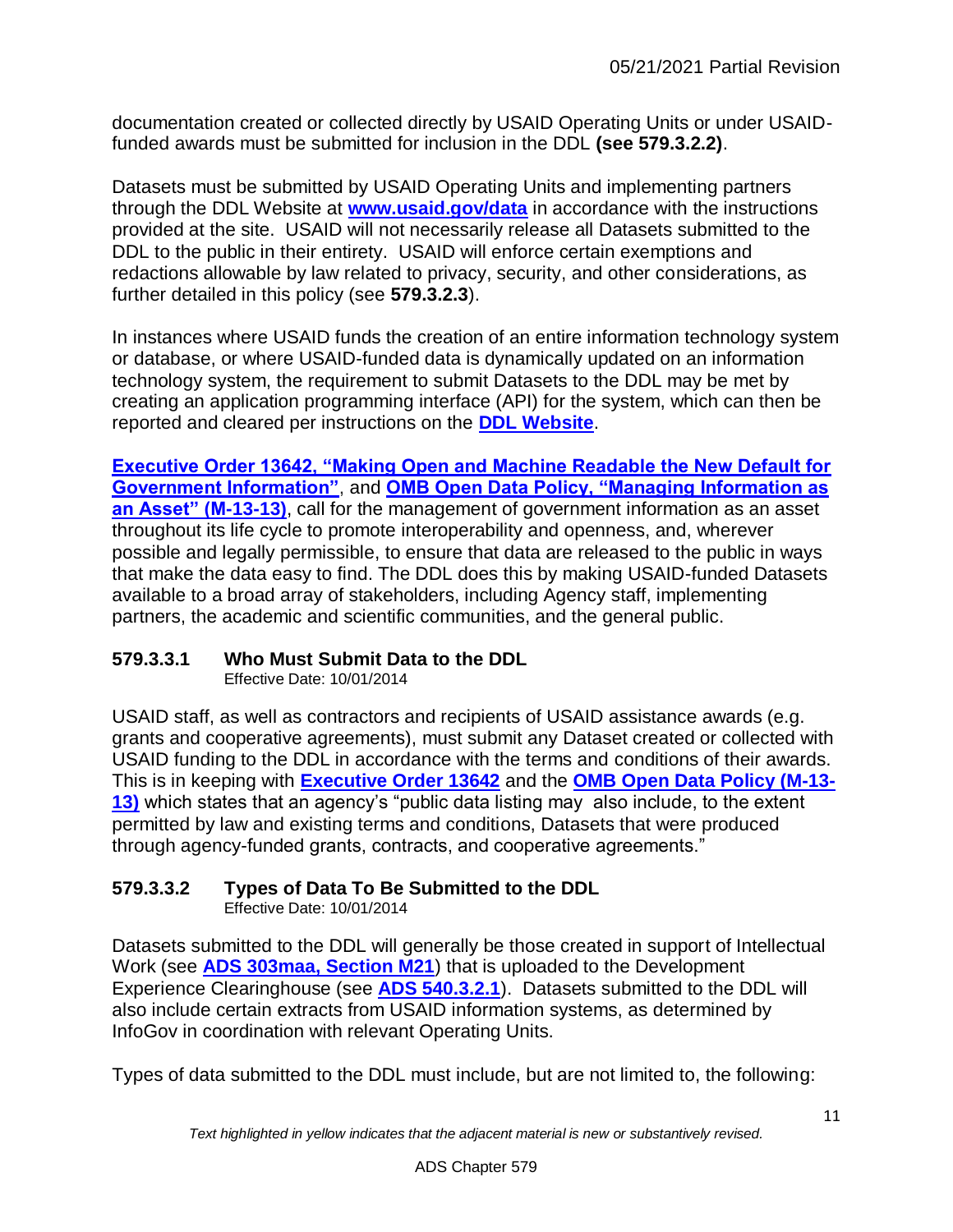## **a. Data Collected as Part of Performance Monitoring or a USAID-Funded Evaluation:**

- Datasets from which indicator values are derived and Datasets underpinning other project data used in quarterly reporting to USAID (for example, lot quality assurance, cluster samples, facility surveys, school attendance, crop and weather monitoring, sector-related sampling)
- Quantitative data underpinning evaluation findings (for example, baseline, midterm, final surveys, and other related Datasets)
- Optional: Qualitative unstructured data such as interview responses or focus group notes

**Note:** While this requirement applies to datasets that underpin monitoring data, it does not apply to performance reporting data that partners submit to USAID portfolio management tools such as AIDtracker Plus, Afghan Info, and other similar tools.

## **b. Other Survey Data:**

- Surveys to inform project design (for example, population-based and integrated household surveys, economic assessments, organizational capacity assessments (OCAT))
- Public Opinion
- Behavioral
- Biomarker

## **c. Research Data (see 579.3.3)**

● Specifically as outlined in the February 22, 2013, **[White House Office](http://www.whitehouse.gov/sites/default/files/microsites/ostp/ostp_public_access_memo_2013.pdf)  [of Science and Technology Policy Memorandum](http://www.whitehouse.gov/sites/default/files/microsites/ostp/ostp_public_access_memo_2013.pdf)**, "Increasing Access to the Results of Federally Funded Scientific Research."

## **d. USAID Information System Data:**

- Financial data (obligations, expenditures)
- Official Development Assistance
- USAID Forward monitoring

*Text highlighted in yellow indicates that the adjacent material is new or substantively revised.*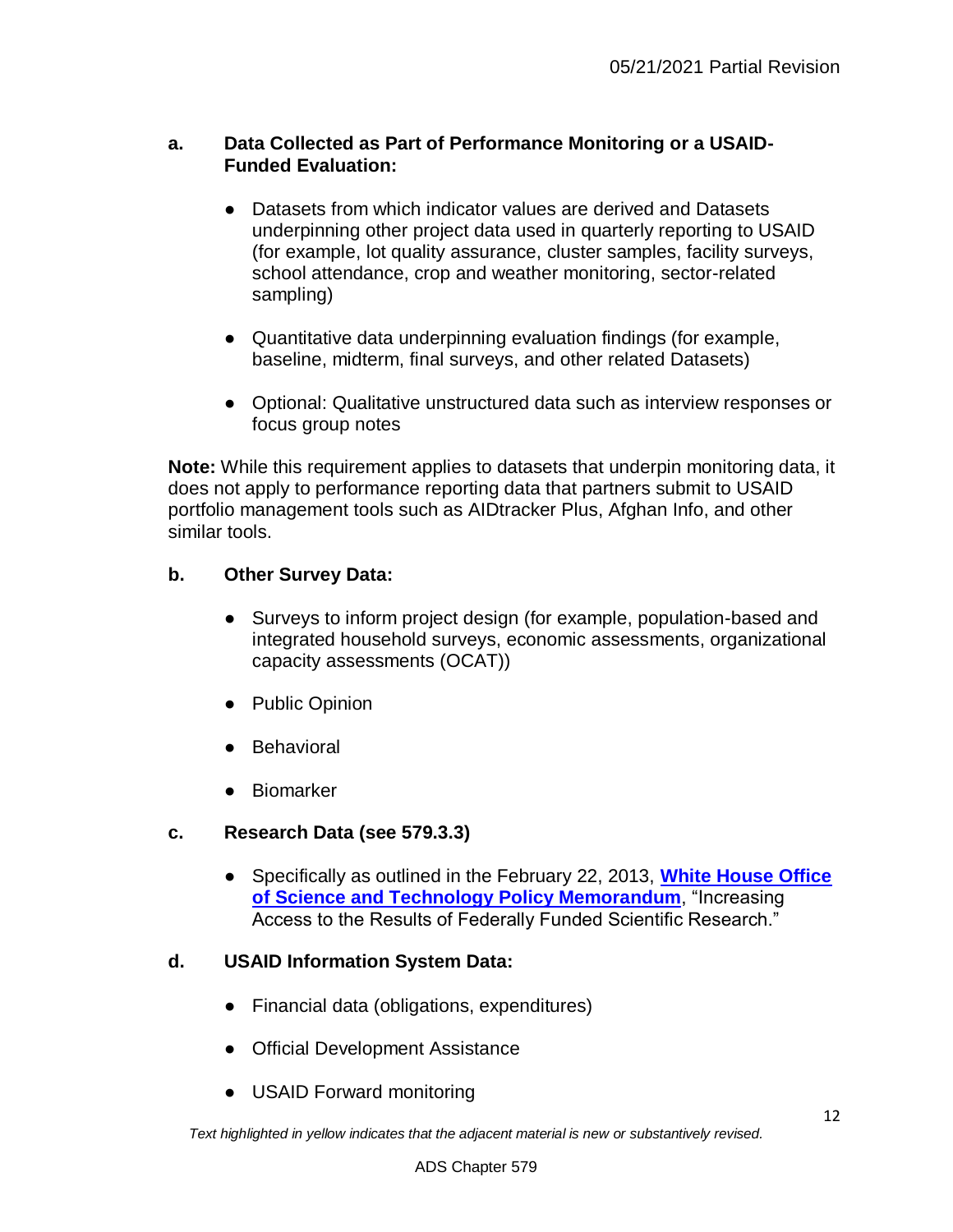## **e. Other:**

- Development Credit Authority
- U.S. Trade Capacity Building

## **f. Supporting Documentation:**

- Codebooks
- Data dictionaries
- Forms, templates, and data gathering tools
- Explanations of redactions
- Notes on data quality, data limitations, or data context
- Data gathering methodologies

## **g. Metadata**

● Descriptive tags or labels as mandated by the **[OMB Open Data Policy](http://www.whitehouse.gov/sites/default/files/omb/memoranda/2013/m-13-13.pdf)  [\(M-13-13\)](http://www.whitehouse.gov/sites/default/files/omb/memoranda/2013/m-13-13.pdf)**, in consultation with **[Project Open Data](http://project-open-data.github.io/schema/)**.

#### <span id="page-12-0"></span>**579.3.3.3 Redacting Data and Exceptions to the Open Data Mandate** Effective Date: 10/01/2014

USAID will not necessarily release to the public all data submitted to the DDL in its entirety.

**[Executive Order 13642](http://www.whitehouse.gov/the-press-office/2013/05/09/executive-order-making-open-and-machine-readable-new-default-government-)** notes that the order shall not "compel or authorize the disclosure of privileged information, law enforcement information, national security information, personal information, or information the disclosure of which is prohibited by law." It further notes that, "agencies shall incorporate a full analysis of privacy, confidentiality, and security risks into each stage of the information lifecycle to identify information that should not be released. These review processes should be overseen by the senior agency official for privacy. It is vital that agencies not release information if doing so would violate any law or policy, or jeopardize privacy, confidentiality, or national security."

Prior to the public release of a Dataset, CORs, AORs, Information System Owners, or their designee must redact data in accordance with exceptions allowable by law. This includes redactions required by (see **579.2** and **579.3.2.5)**: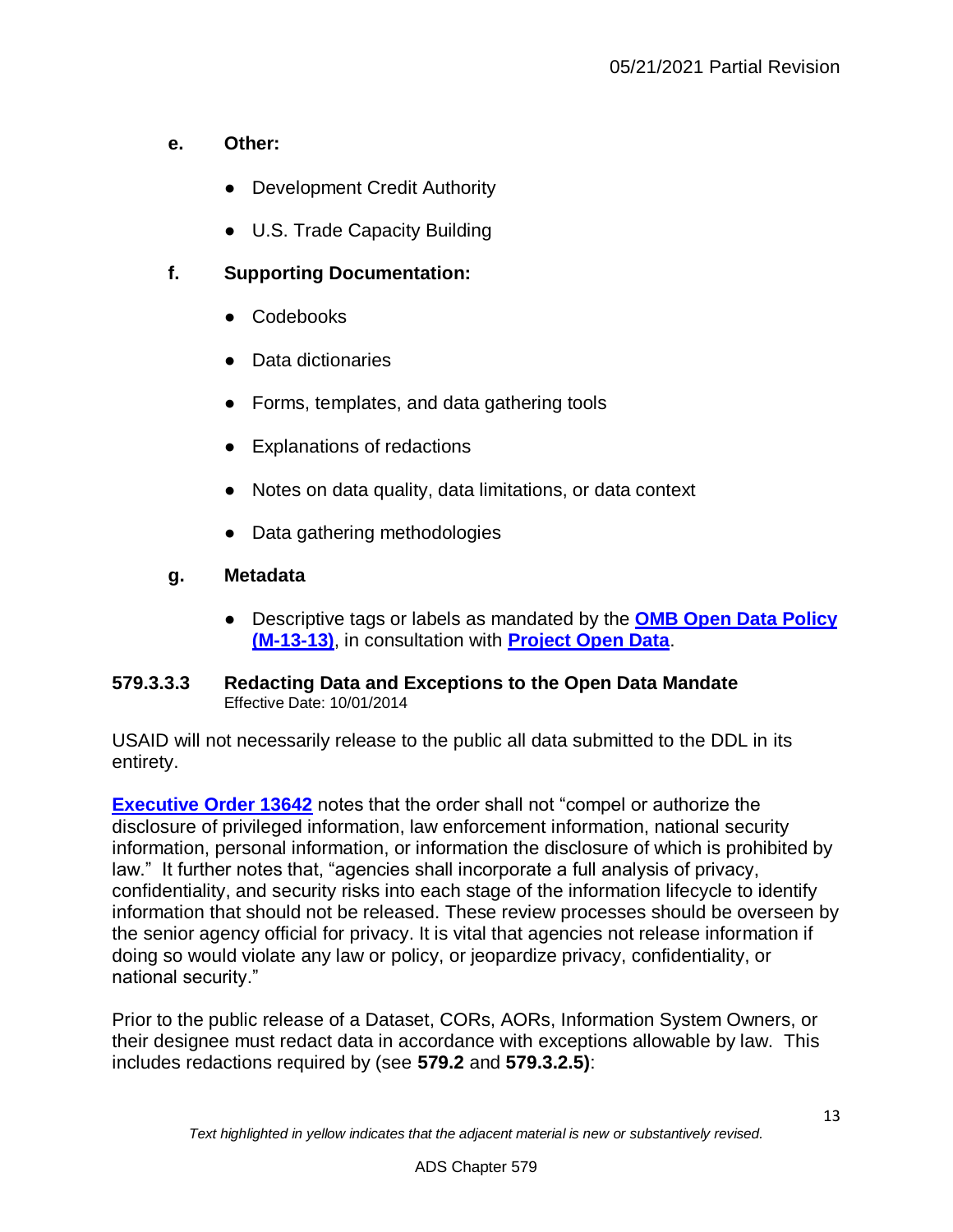- SEC/CTIS
- M/CIO Privacy Office, upon the completion of the ODPA (see **579.2.k.1**)
- M/MS/IRD
- GC

All other redactions, including those performed directly by the Operating Unit, must fall under one of the "principled exceptions to the presumption in favor of openness" established in **[OMB Bulletin 12-01, "Guidance on Collection of U.S. Foreign](http://www.whitehouse.gov/sites/default/files/omb/bulletins/fy2012/b12-01.pdf)  [Assistance Data."](http://www.whitehouse.gov/sites/default/files/omb/bulletins/fy2012/b12-01.pdf)** These exceptions include:

- **a.** When public disclosure threatens national security interests;
- **b.** When public disclosure is likely to jeopardize the personal safety of U.S. personnel or recipients of U.S. resources;
- **c.** When public disclosure would interfere with the agency's ability to effectively discharge its ongoing responsibilities in foreign assistance activities;
- **d.** When there are legal constraints on the disclosure of business or proprietary information of non-governmental organizations, contractors, or private sector clients;
- **e.** When the laws or regulations of a recipient country apply to a bilateral agreement and restrict access to information; or

**f.** When data reveal private information about individuals that must be kept confidential consistent with ethical guidelines and federal regulations. CORs/AORs, Information System Owners, or their designee must:

- **a.** Document in the DDL the rationale for redactions according to the exceptions and requirements outlined above;
- **b.** Complete (or ensure the completion of) and sign the Open Data Privacy Analysis template (ODPA) required by the M/CIO Privacy Office; and
- **c.** Certify the completion of all redactions required by SEC/CTIS, the M/CIO Privacy Office, M/MS/IRD, GC and other principled exceptions to release identified by the COR/AOR, prior to public release of the Dataset through the DDL.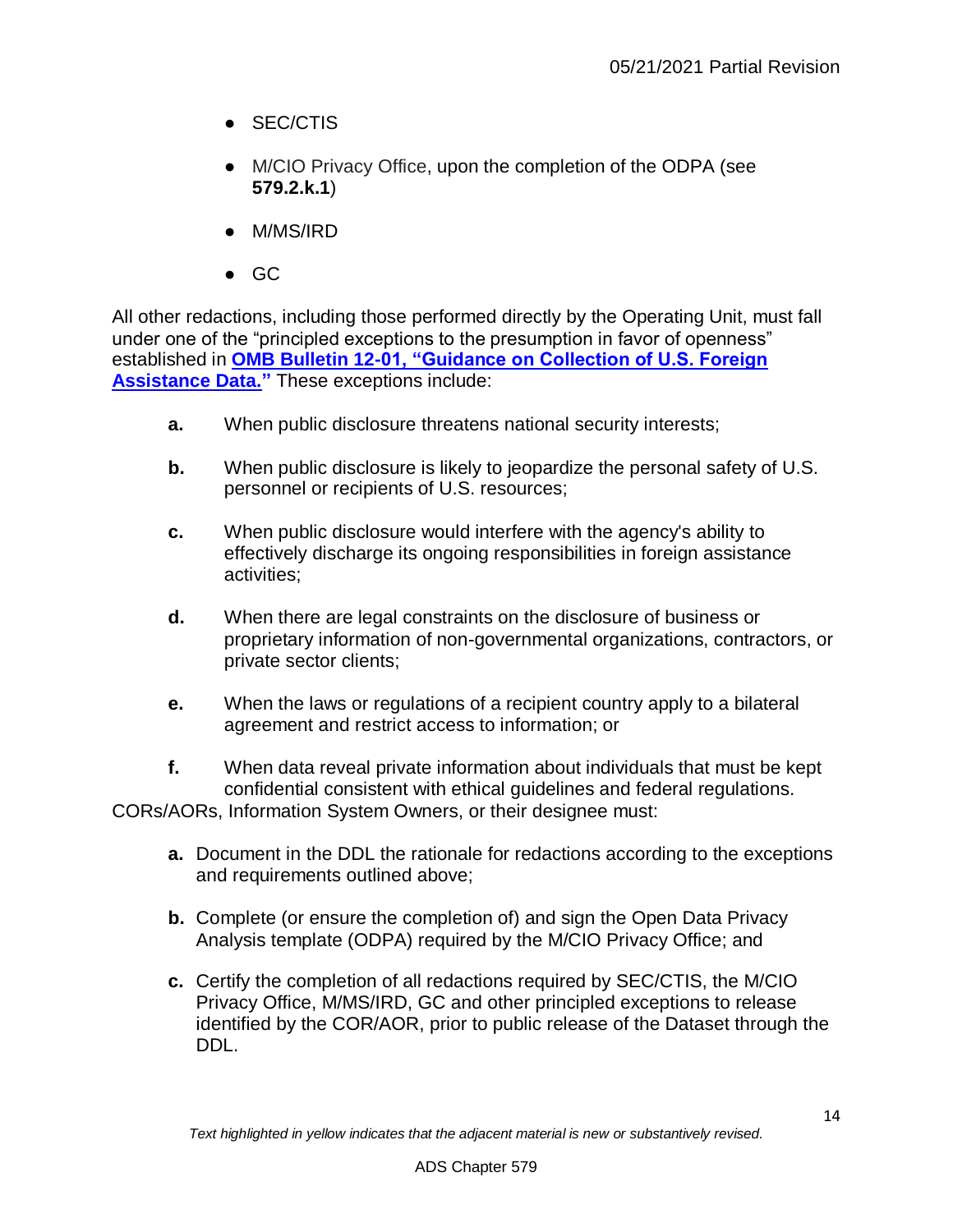To the extent that the redaction process is likely to remove information that would prove useful during secondary data analysis, Operating Units must work within prevailing best practices to identify alternative redaction methods or consider, with their GC or RLO point of contact, assigning an access level of "Restricted Public" to the Dataset (see **579.3.2.4**). Any exceptions to this policy must be approved by the Assistant Administrator for the Bureau for Management.

## <span id="page-14-0"></span>**579.3.3.4 Dataset Access Levels**

Effective Date: 10/01/2014

CORs/AORs must designate an access level for each Dataset and document the rationale for the designation in the DDL. Datasets must be documented with one of these three access levels as mandated by the **[Open Data Policy \(Section III.4\)](http://www.whitehouse.gov/sites/default/files/omb/memoranda/2013/m-13-13.pdf)**, in consultation with **[Project Open Data](http://project-open-data.github.io/implementation-guide/)**:

● **Public:** Dataset is or *could be made* publicly available to all without restrictions.

For the "Public" access level, Operating Units may also document technical or resource barriers to increasing access to this Dataset.

**Restricted Public**: Dataset is available under certain use restrictions. One example, among many, is a [Dataset] that can only be made available to select researchers under certain conditions, because the Dataset contains sufficient granularity or linkages that make it possible to re-identify individuals, even though the Dataset is stripped of Personally Identifiable Information (PII). Another example would be a Dataset that contains PII and is made available to select researchers under strong legal protections. This category includes some but not all Datasets designated as Controlled Unclassified Information (CUI), consistent with **[Executive Order 13556](http://www.whitehouse.gov/the-press-office/2010/11/04/executive-order-controlled-unclassified-information)**.

For the "Restricted Public" access level, Washington Operating Units, in consultation with GC, or overseas Operating Units, in consultation with the appropriate RLO, must document the conditions under which select individuals may obtain access to this Dataset.

**Non-Public:** Dataset is not available to members of the public. This category includes Datasets that are only available for internal use by the Federal Government, such as by a single program, single agency, or across multiple agencies. This category might include some but not all Datasets designated as Controlled Unclassified Information (CUI), consistent with Executive Order 13556. Some non-public Datasets may still potentially be available to other intra-agency Operating Units and/or other government agencies, as discussed in **[OMB Memorandum M-11-](http://www.whitehouse.gov/sites/default/files/omb/memoranda/2011/m11-02.pdf) [02: Sharing Data While Protecting Privacy](http://www.whitehouse.gov/sites/default/files/omb/memoranda/2011/m11-02.pdf)**.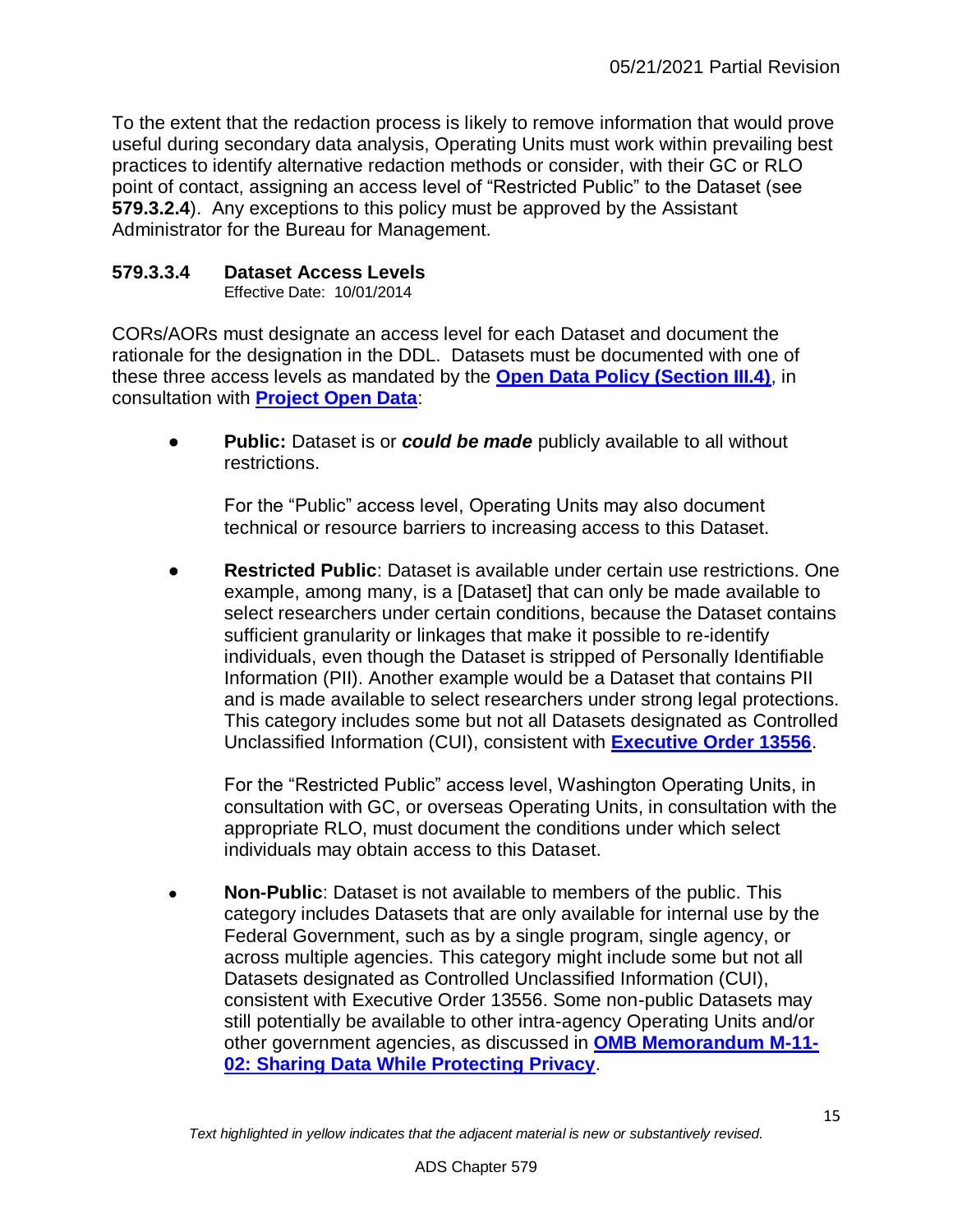For the "Non-Public" access level, Washington Operating Units, in consultation with GC, and overseas Operating Units, in consultation with their RLO, must document the rationale for specifying that the data cannot be made public.

# <span id="page-15-0"></span>**579.3.3.5 Required Clearances and Data Publication Process**

Effective Date: 03/26/2020

USAID has adopted a **[Data Publication Process](https://www.usaid.gov/documents/1880/data-publication-process)** requiring clearances on data release. Required clearances are as follows:

- **a.** Office of Security / Counterterrorism and Information Security Division (SEC/CTIS)
- **b.** Bureau for Management, Office of the Chief Information Officer, Information Assurance Division / Compliance and Risk Management Branch (M/CIO Privacy Office) (M/CIO/IA/CRM)
- **c.** Bureau for Management, Office of Management Services, Information and Records Division (M/MS/IRD)
- **d.** Operating Unit of Origin (OUO) The Operating Unit where the COR/AOR for the award under which the data was generated is assigned; or the Operating Unit where the owner of the USAID information system from which the data was extracted is assigned.

The OUO is responsible for obtaining clearances from other Operating Units that may be affected by the release of the data and/or from other entities that may have jointly funded the data. This may include, for example, obtaining clearances from other U.S. Government agencies, other governments, or multilateral organizations.

In such instances where a Dataset contains data relevant to several USAID Operating Units, the Data Steward in the OUO should circulate a description of the dataset to Data Stewards in other relevant Operating Units, inviting participation in the clearance process. The OUO may then require clearance only from those Operating Units requesting inclusion. This procedure is optional, and the extent to which the OUO obtains additional clearances from other Operating Units is ultimately left to the discretion of the OUO.

In instances where a Dataset contains research on human subjects, the OUO may consult with USAID's Cognizant Human Subjects Officer (CHSO) to determine whether additional clearances or documentation of informed consent are required.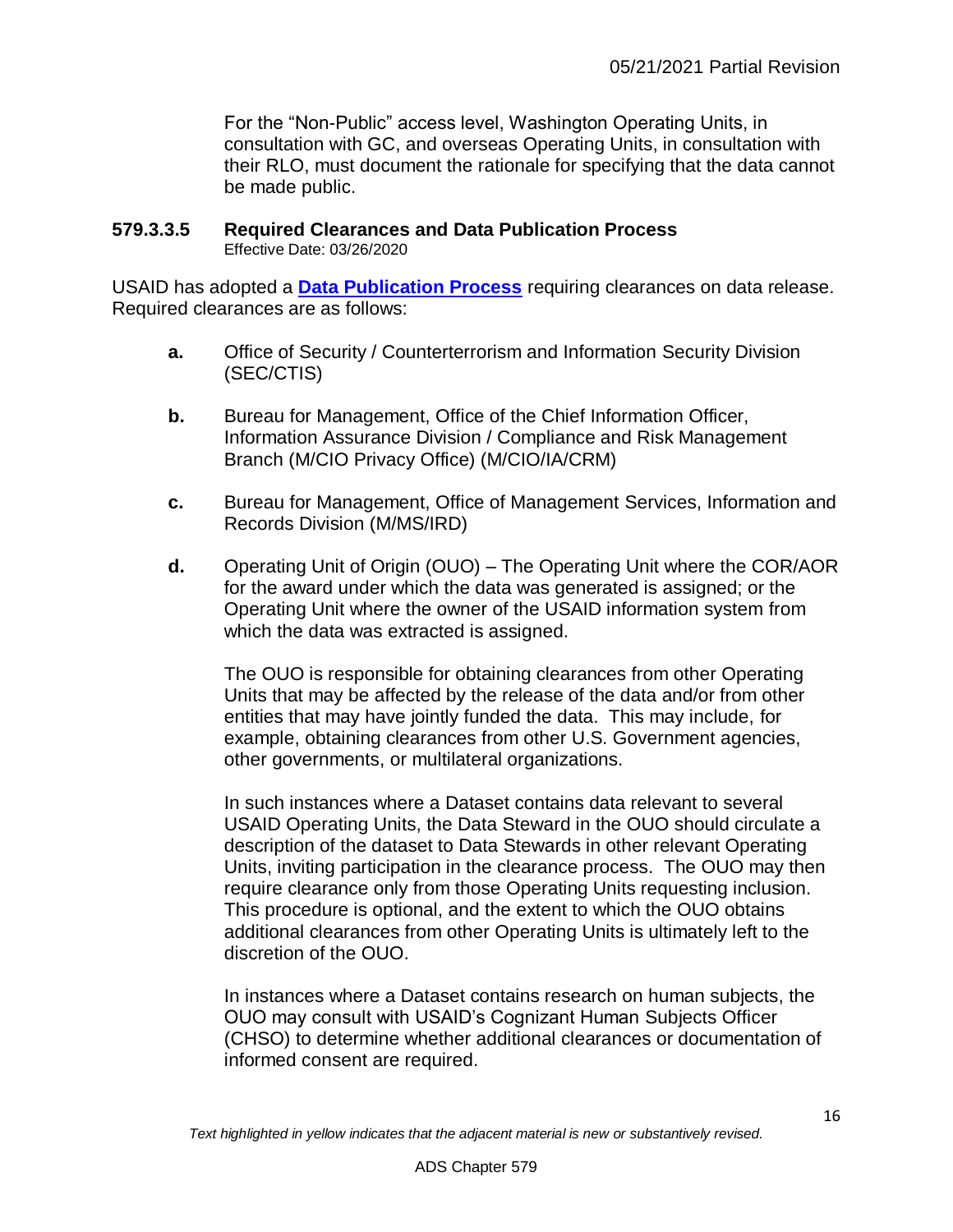**e.** The Office of General Counsel (GC) or Resident Legal Officer (RLO) – Clearance is not required. The GC/RLO will provide a review of specific legal questions on the release of Datasets, as needed by the Washington Operating Unit/Overseas Operating Unit.

Once a Dataset has been cleared and released according to the requirements outlined above, or has already been released publicly according to a process that pre-dates this policy, ongoing updates to the Dataset will only require clearance from the Operating Unit of Origin, as long as the Dataset remains unchanged in terms of its structure and the categories of data (e.g. column headings) represented. Once these clearances are obtained, Datasets that were released publicly prior to the effective date of this policy must be tagged with metadata and accompanied by supporting documentation as required by Project Open data and by USAID (see **579.3.2.6c**).

## <span id="page-16-0"></span>**579.3.3.6 Standards for Data Submitted to the DDL**

Effective Date: 10/01/2014

## **a. Submission**

Datasets and supporting documentation must be submitted by USAID Operating Units and implementing partners to the **[DDL](http://www.usaid.gov/data)** by following the instructions at **[www.usaid.gov/data](http://www.usaid.gov/data)**. Datasets will be cleared for release as detailed in USAID's Data Publication Process (see **579.3.2.5)**.

## **b. Machine Readable Format**

Datasets submitted to the DDL must be in non-proprietary, machine readable format, regardless of whether the data are expected to be publicly released. For example, spreadsheets submitted in a non-proprietary format such as comma separated values (CSV) are acceptable, while submissions using proprietary software owned by companies such as Adobe, Intuit, Lotus, or Microsoft are not.

Datasets submitted to the DDL must be machine readable, in accordance with the following definition from **[OMB Circular A-11](http://www.whitehouse.gov/sites/default/files/omb/assets/a11_current_year/s200.pdf)**:

Format in a standard computer language (not English text) that can be read automatically by a web browser or computer system. (e.g.; xml). Traditional word processing documents, hypertext markup language (HTML) and portable document format (PDF) files are easily read by humans but typically are difficult for machines to interpret. Other formats such as extensible markup language (XML), (JSON), or spreadsheets with header columns that can be exported as comma separated values (CSV) are machine readable formats. It is possible to make traditional word processing documents and other formats machine readable but the documents must include enhanced structural elements.

## **c. Supporting Documentation**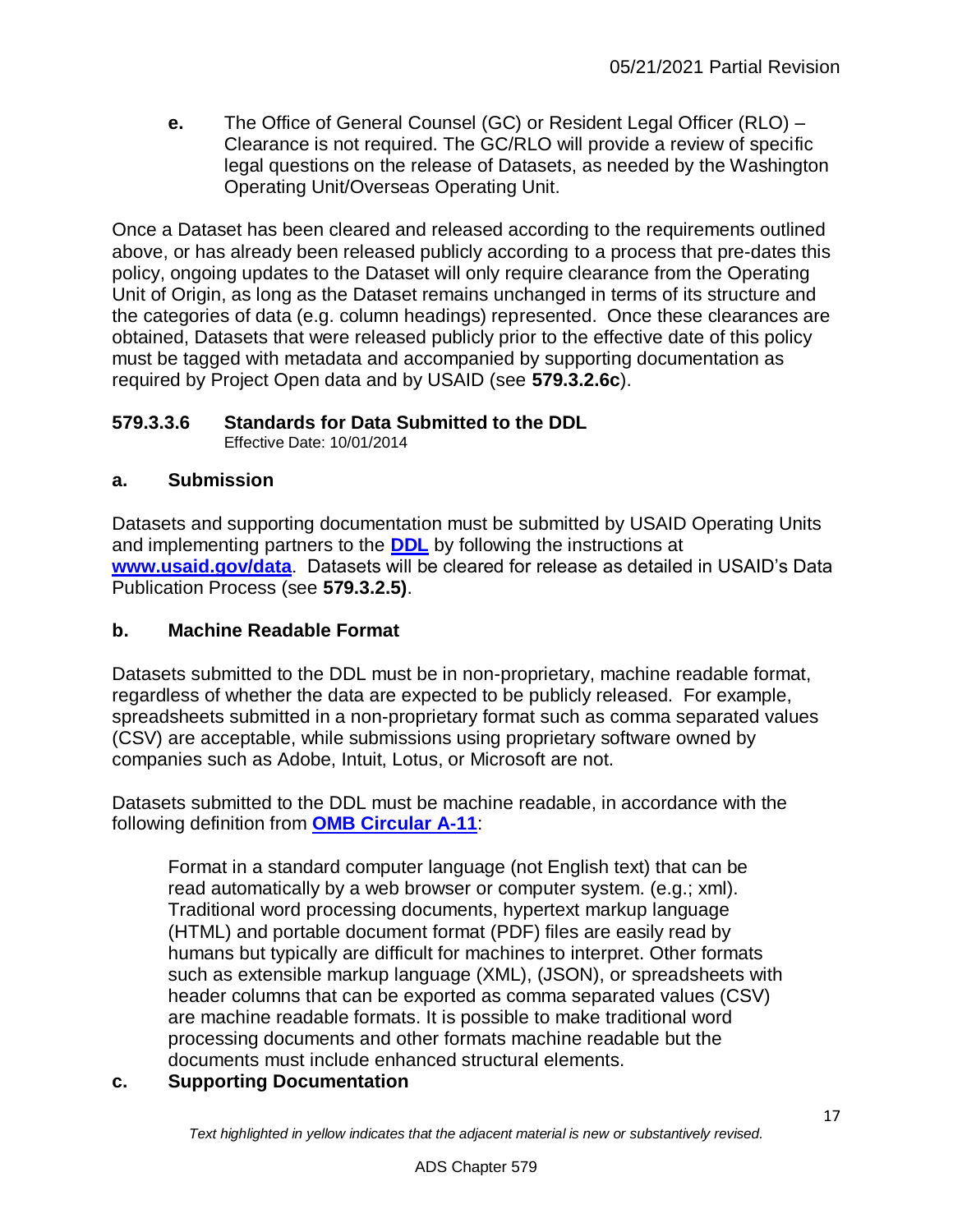Datasets submitted to the DDL must also be accompanied by supporting documentation, defining the fields within the Dataset and any categories or labels within the Dataset that may require explanation to an individual not familiar with the data. This may be accomplished through the submission of a codebook or data dictionary. When available, scopes and methodologies, such as survey protocols and instruments used to collect and analyze the data must also be submitted to the DDL, along with annotations to inform the general public of any known data quality issues. Datasets must be accompanied by metadata as required by **[Project Open Data](http://project-open-data.github.io/schema/)** and other metadata assigned by USAID. This may be accomplished by following the instructions at **[www.usaid.gov/data](http://www.usaid.gov/data)**.

## **d. Cleaned of Sensitive Data**

Datasets submitted to the DDL must not contain classified, proprietary, or personally identifiable information.

#### <span id="page-17-0"></span>**579.3.3.7 Timing of Dataset Submissions to the DDL** Effective Date: 10/01/2014

## **a. Implementing Partner Submissions to the DDL**

USAID contractors and recipients of USAID assistance awards must submit Datasets governed by this policy, and supporting documentation, to the **[DDL](http://www.usaid.gov/data)** in accordance with the clause or provision in their award.

## **b. Operating Units Submissions to the DDL**

USAID Operating Units, working through their Data Steward, must submit Datasets created directly by USAID to the DDL upon completion of their analysis of the data.

## **c. Dataset Review by the COR/AOR or Information System Owner**

Prior to public release of the Dataset through the DDL, the COR/AOR is responsible for reviewing the Dataset, which includes identifying principled exceptions to release, redacting (or ensuring the redaction of) sensitive information, and obtaining required clearances (see **579.3.2.5)**. The COR/AOR or their designee must commence review of Datasets within 30 calendar days of receipt from an implementing partner. Upon receiving from an implementing partner an index of all Datasets and Intellectual Work created or obtained under an award, the COR/AOR must ensure that all Datasets generated under the award have been uploaded to the DDL. Information System Owners must commence reviews of Datasets within 30 calendar days of the Dataset being identified for inclusion in the DDL.

## <span id="page-17-1"></span>**579.3.4 Special Considerations for Research Data**

Effective Date: 10/01/2014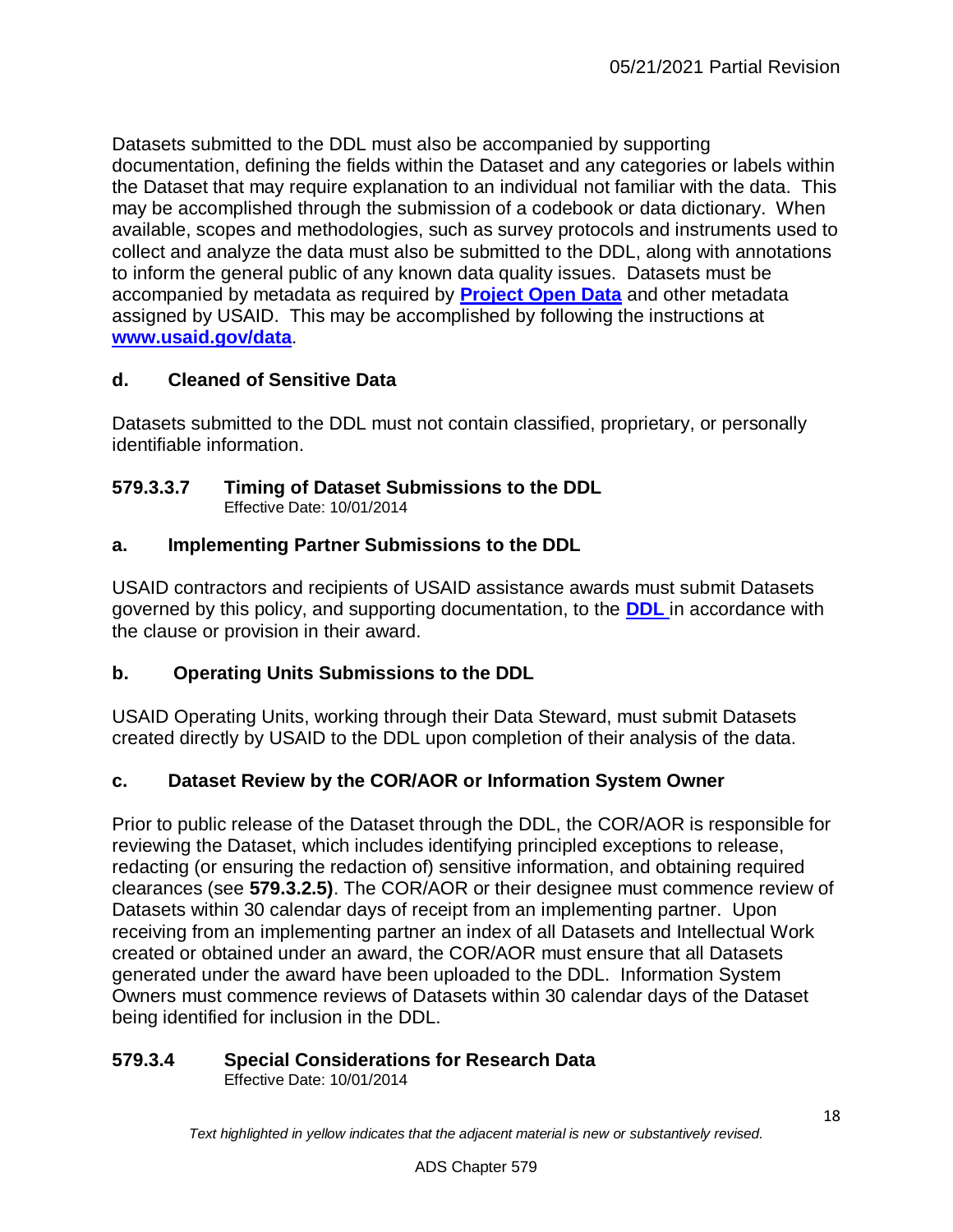The Development Data Library (DDL) is part of USAID's strategy to increase access to the results of the research it funds, in accordance with the February 22, 2013, Memorandum from the White House Office of Science and Technology Policy entitled, **[Increasing Access to the Results of Federally Funded Scientific Research](http://www.whitehouse.gov/sites/default/files/microsites/ostp/ostp_public_access_memo_2013.pdf)**. This ADS chapter uses the term "research" as referenced in the February 22 memorandum and as further defined in relevant OMB circulars including, **[OMB A-11](http://www.whitehouse.gov/omb/circulars_a11_current_year_a11_toc)** and **[OMB A-21](http://www.whitehouse.gov/omb/circulars_a021_2004)**. Research data uploaded to or referenced in the DDL must comply with **[ADS 578,](http://www.usaid.gov/ads/policy/500/578)  [Information Quality Guidelines](http://www.usaid.gov/ads/policy/500/578)** where applicable, particularly data considered "Influential Scientific, Financial, or Statistical Information" (**[ADS 578.3.4.6](http://www.usaid.gov/ads/policy/500/578)**). USAID recognizes the value of research data, not only to the general public, but to the academic and scientific communities. As such, it supports the standardization and interoperability of research data and the inclusion of USAID-funded research in databases commonly accessed by the academic and scientific communities.

## <span id="page-18-0"></span>**579.3.4.1 Research Databases**

Effective Date: 10/01/2014

Should USAID staff or implementing partners submit a Dataset to a publicly accessible research database, they are not required to submit the data to the DDL. However, they must submit a notice to the DDL, providing details on where and how to access the data, in accordance with the instructions found at **[www.usaid.gov/data](http://www.usaid.gov/data)**. They must submit this notice to the DDL no later than when the data are ready to be submitted to a peer-reviewed journal for publication, or no later than five calendar days prior to the conclusion of the award, whichever occurs earlier.

## <span id="page-18-1"></span>**579.3.4.2 Research Involving Human Subjects**

Effective Date: 10/01/2014

Operating Units are responsible for ensuring the redaction of sensitive data (see **579.2.g**). In addition, Datasets involving human research subjects must be noted as such upon upload to the DDL in accordance with the instructions posted at **<http://www.usaid.gov/data>**.

## <span id="page-18-2"></span>**579.3.4.3 Embargos on Data Publication**

Effective Date: 10/01/2014

USAID may embargo, or temporarily withhold from public release for a reasonable period (e.g. 12 months), a Dataset resulting from federally funded research while the Dataset is the subject of a pending publication or pending patent application. Implementing partners must still submit the Dataset to USAID, and with agreement of the Contract or Agreement Officer, it can be held as non-public until the conclusion of the embargo period.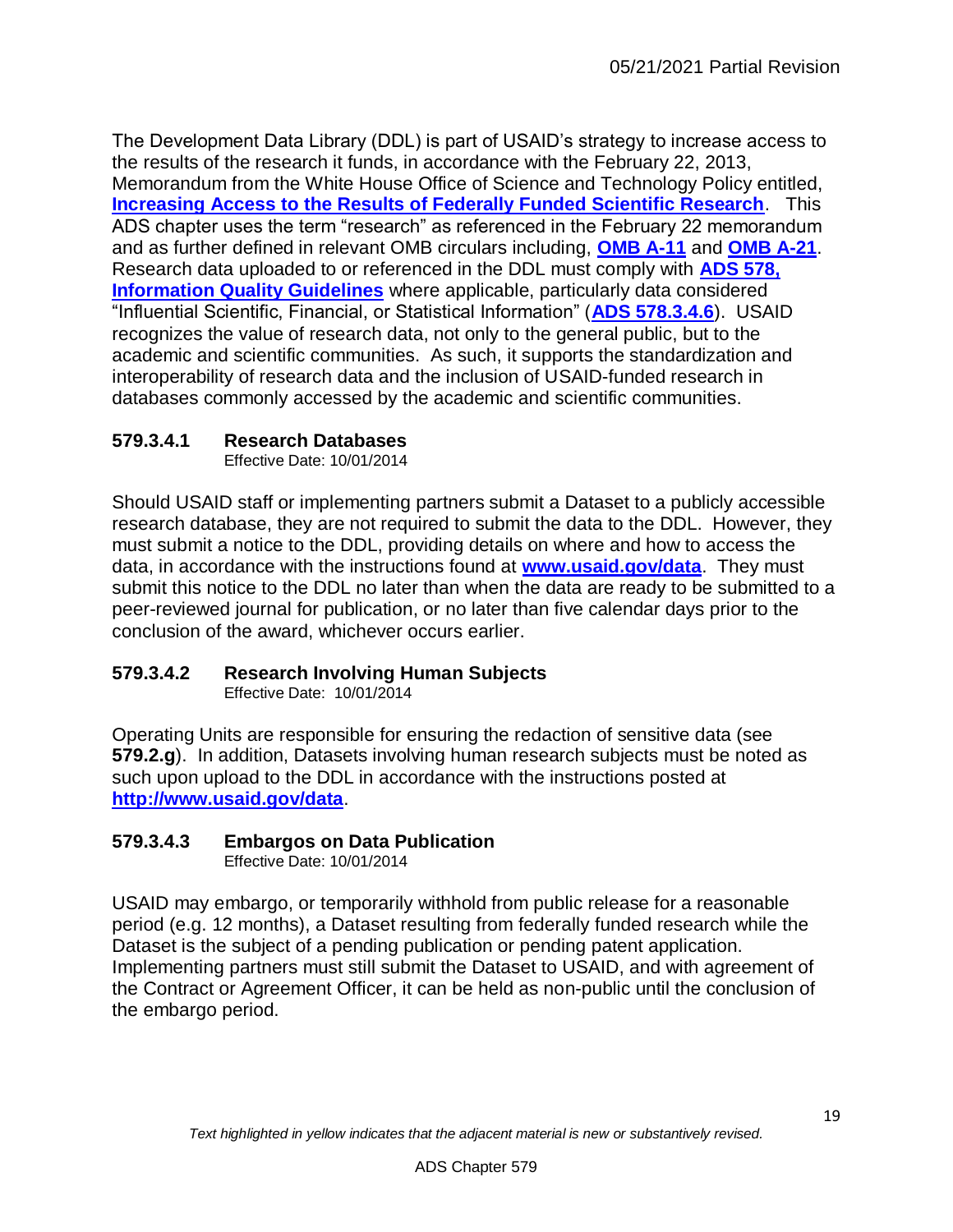## <span id="page-19-0"></span>**579.4 MANDATORY REFERENCES**

- <span id="page-19-1"></span>**579.4.1 External Mandatory References**  Effective Date: 10/01/2014
- **a. [Executive Order 13556, Controlled Unclassified Information](http://www.whitehouse.gov/the-press-office/2010/11/04/executive-order-controlled-unclassified-information)**
- **b. [Executive Order 13642, Making Open and Machine Readable the New](http://www.whitehouse.gov/the-press-office/2013/05/09/executive-order-making-open-and-machine-readable-new-default-government-)  [Default for Government Information](http://www.whitehouse.gov/the-press-office/2013/05/09/executive-order-making-open-and-machine-readable-new-default-government-)**
- **c. [Freedom of Information Act of 1966, 5 U.S.C. §552](http://www.foia.gov/)**
- **d. [OMB Bulletin 12-01: Guidance on Collection of U.S. Foreign Assistance](http://www.whitehouse.gov/sites/default/files/omb/bulletins/fy2012/b12-01.pd)  [Data](http://www.whitehouse.gov/sites/default/files/omb/bulletins/fy2012/b12-01.pd)**
- **e. [OMB Memorandum M-11-02: Sharing Data While Protecting Privacy](http://www.whitehouse.gov/sites/default/files/omb/memoranda/2011/m11-02.pdf)**
- **f. [OMB Memorandum M-13-13: Open Data Policy-Managing Information as an](http://www.whitehouse.gov/sites/default/files/omb/memoranda/2013/m-13-13.pdf)  [Asset](http://www.whitehouse.gov/sites/default/files/omb/memoranda/2013/m-13-13.pdf)**
- **g. [Privacy Act of 1974, 5 U.S.C. §552a –](http://www.justice.gov/opcl/privstat.htm) As Amended**
- **h. [Project Open Data](http://project-open-data.github.io/)**
- **i. [White House Office of Science and Technology Policy Memorandum,](http://www.whitehouse.gov/sites/default/files/microsites/ostp/ostp_public_access_memo_2013.pdf)  [Increasing Access to the Results of Federally Funded Scientific Research](http://www.whitehouse.gov/sites/default/files/microsites/ostp/ostp_public_access_memo_2013.pdf)**
- <span id="page-19-2"></span>**579.4.2 Internal Mandatory References**  Effective Date: 07/31/2018
- **a. [ADS 302, USAID Direct Contracting](http://www.usaid.gov/ads/policy/300/302)**
- **b. [ADS 302mas, Special Provisions for Acquisitions](http://www.usaid.gov/ads/policy/300/302mas)**
- **c. [ADS 303, Grants and Cooperative Agreements to Non-Governmental](http://www.usaid.gov/ads/policy/300/303)  [Organizations](http://www.usaid.gov/ads/policy/300/303)**
- **d. [ADS 303maa, Standard Provisions for U.S. Nongovernmental Organizations](http://www.usaid.gov/ads/policy/300/303maa)**
- **e. [ADS 303mab, Standard Provisions for Non-U.S. Nongovernmental](http://www.usaid.gov/ads/policy/300/303mab)  [Organizations](http://www.usaid.gov/ads/policy/300/303mab)**
- **f. [ADS 303mat, Standard Provisions for Fixed Obligation Grants to](http://www.usaid.gov/ads/policy/300/303mat)  [Nongovernmental Organizations](http://www.usaid.gov/ads/policy/300/303mat)**
- **g. [ADS 306, Interagency Agreements](http://www.usaid.gov/ads/policy/300/306)**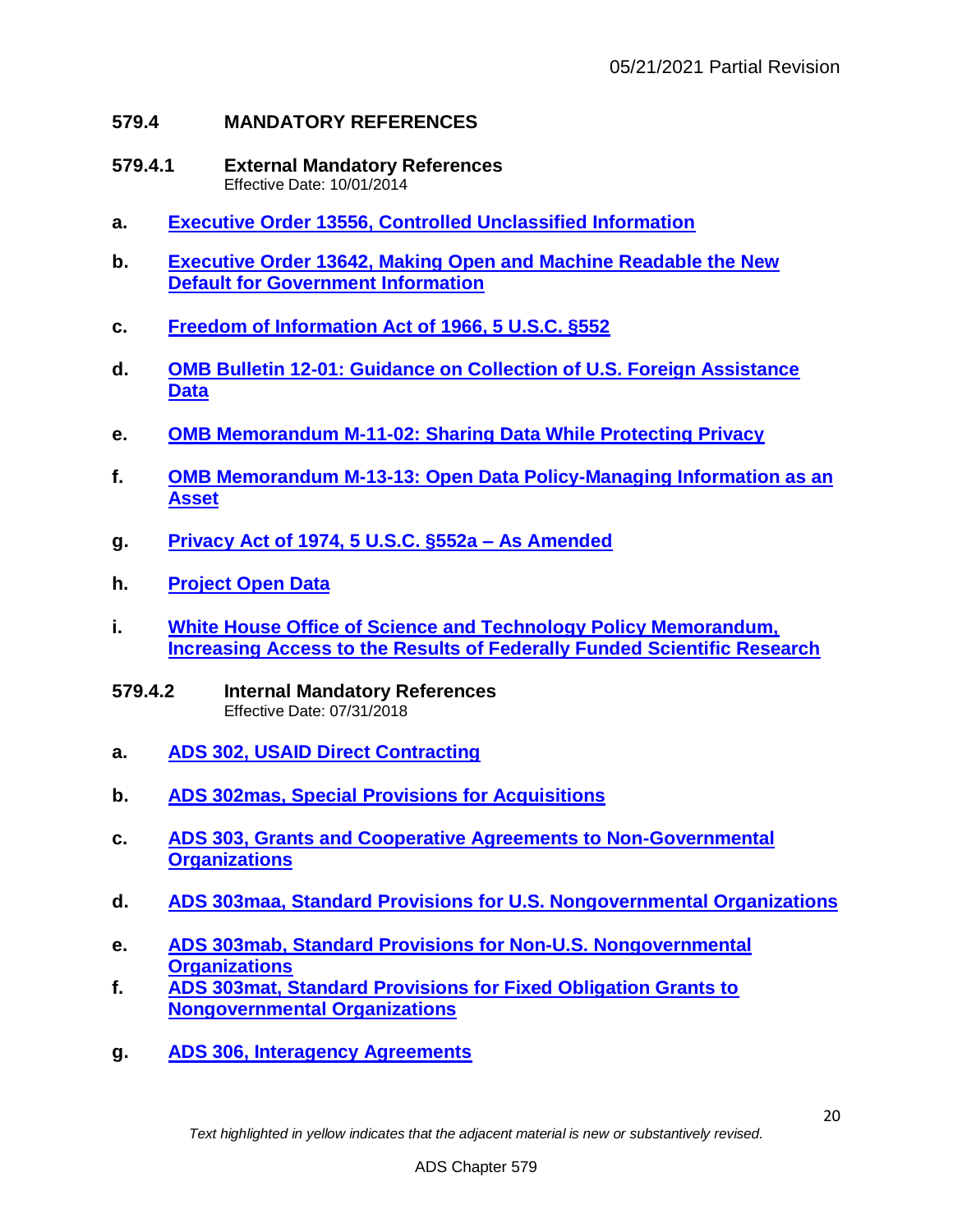- **h. [ADS 306mac, PASA Annex C](http://www.usaid.gov/ads/policy/300/306mac)**
- **i. [ADS 318, Intellectual Property Rights](http://www.usaid.gov/ads/policy/300/318)**
- **j. [ADS 540, USAID Development Experience Information](http://www.usaid.gov/ads/policy/500/540)**
- **k. [ADS 578, Information Quality Guidelines](http://www.usaid.gov/ads/policy/500/578)**
- **l. [ADS 579maa, Foreign Assistance Reporting and the Foreign Assistance](http://www.usaid.gov/ads/policy/500/579maa)  [Data Redaction System](http://www.usaid.gov/ads/policy/500/579maa)**
- **m. [ADS 579mab, Activity Location Data](https://www.usaid.gov/ads/policy/500/579mab)**
- **n. [USAID Evaluation Policy](http://www.usaid.gov/evaluation/policy)**
- <span id="page-20-0"></span>**579.5 ADDITIONAL HELP**  Effective Date: 05/21/2021
- **a. [ADS 579saa, Geographic Data Collection and Submission Standards](https://www.usaid.gov/ads/policy/500/579saa)**
- **b. [ADS 579sab, Protecting Sensitive Information Prior to Publication of USAID](http://www.usaid.gov/ads/policy/500/579sab)  [Foreign Assistance Data](http://www.usaid.gov/ads/policy/500/579sab)**
- **c. [ADS 579sac, Activity Location Data Waiver Action Memorandum](http://www.usaid.gov/ads/policy/500/579sac)**

## <span id="page-20-1"></span>**579.6 DEFINITIONS**

Effective Date: 10/01/2014

The terms and definitions listed below have been incorporated into the ADS Glossary. See the **[ADS Glossary](http://www.usaid.gov/ads/policy/glossary)** for all ADS terms and definitions.

## **Data Steward**

The term "Data Steward" refers to a role assigned to a USAID staff member under their existing position. A Data Steward provides guidance to their Operating Unit to ensure that the Operating Unit's USAID-funded data is made open to the public and machine readable by default, in accordance with **[White House Executive Order](http://www.whitehouse.gov/the-press-office/2013/05/09/executive-order-making-open-and-machine-readable-new-default-government-)  [13642](http://www.whitehouse.gov/the-press-office/2013/05/09/executive-order-making-open-and-machine-readable-new-default-government-)** and **[Office of Management and Budget \(OMB\) Policy M-13-13 on Open Data](http://www.whitehouse.gov/sites/default/files/omb/memoranda/2013/m-13-13.pdf)**. The Data Steward also provides periodic reports to their operating unit and USAID leadership on data inventoried by their operating unit and cleared for public release. (**Chapter 579**)

## **Dataset**

An organized collection of structured data, including data contained in spreadsheets, whether presented in tabular or non-tabular form. For example, a Dataset may represent a single spreadsheet, an extensible mark-up language (XML) file, a geospatial data file, or an organized collection of these. (**Chapter 579**)